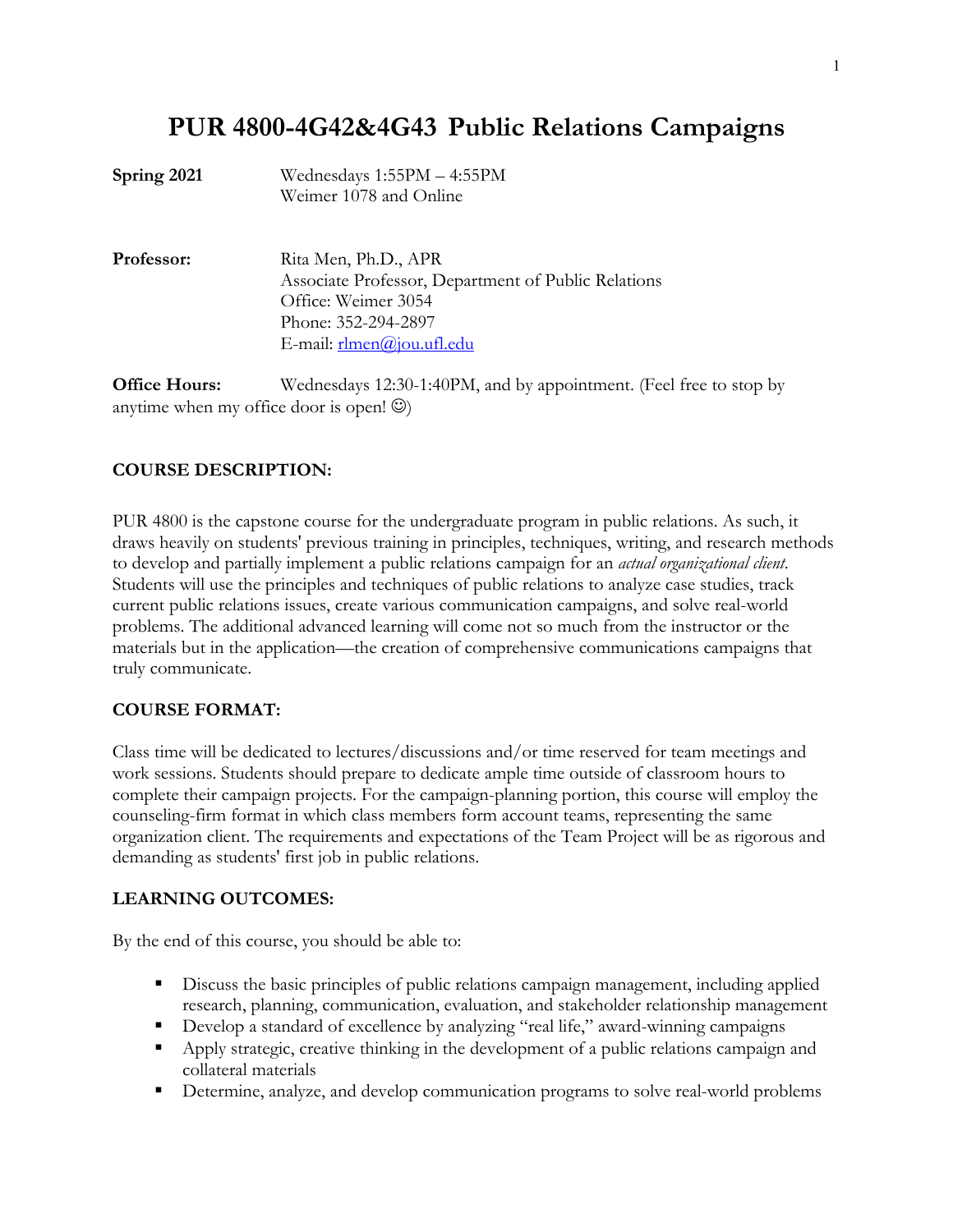■ Consult and advise an actual client on strategic public relations campaign development

### **RECOMMENDED TEXT:**

Bobbit, R., & Sullivan, R. (2013). *Developing the Public Relations Campaigns: A Team-Based Approach 3rd ed.* Upper Saddle River: Pearson.

### **CONTINUING READING:**

Students are expected to read news periodicals (local, national, and international) and communication-related professional and academic journals regularly. Higher levels of professional competence and authority demand not only awareness of current news events but also an applied understanding of how economic, political, and social trends affect the communication profession. Suggested resources include, but are not limited to, the *Journal of Public Relations Research, Public Relations Review, Public Relations Journal* (http://www.prsa.org/prjournal/), and *PRism* (http://www.prismjournal.org). Other helpful practitioner-based resources include The Institute for Public Relations (www.instituteforpr.com), PRSA (www.prsa.org), PRWeek (https://www.prweek.com/us), and PR News (https://www.prnewsonline.com/about).

### **ABSENCES AND PUNCTUALITY:**

Attendance is required for each scheduled class meeting. Each student is allowed *two* unexcused absences for the semester. Your final grade may be lowered by one letter grade (e.g., B- to C-) for each unexcused absence beyond two. An excused absence is one supported by documentation (e.g., from UF or a doctor's office) or specially approved by the professor prior to the absence. Regardless of the reason for your absence, you are responsible for all class work missed, and a missed class is not an excuse for missing a deadline. Late arrivals and/or early departures from class, without prior approval from the professor, will be counted as unexcused absences. (Note. For Zoom attendees, a full attendance requires you to keep your cameras on.)

#### **OTHER CLASS POLICIES:**

- The University of Florida Honor Code applies to all activities associated with this class.
- Class members are expected to read the assigned reading (if any) before class and participate actively in class discussion.
- § Although you may use computers in class, internet messaging and surfing are disruptive and, if caught, you may forfeit computer use in the class.
- All work will be judged by professional standards. All out-of-class work must be well written, typed and visually appealing, with no spelling or grammatical errors.
- § **Respect for Diversity Statement:** It is my intent that students from all diverse backgrounds and perspectives be well-served by this course, that students' learning needs be addressed both in and out of class, and that the diversity that the students bring to this class be viewed as a resource, strength and benefit. It is my intent to present materials and activities that are respectful of diversity: gender identity, sexuality, disability, age,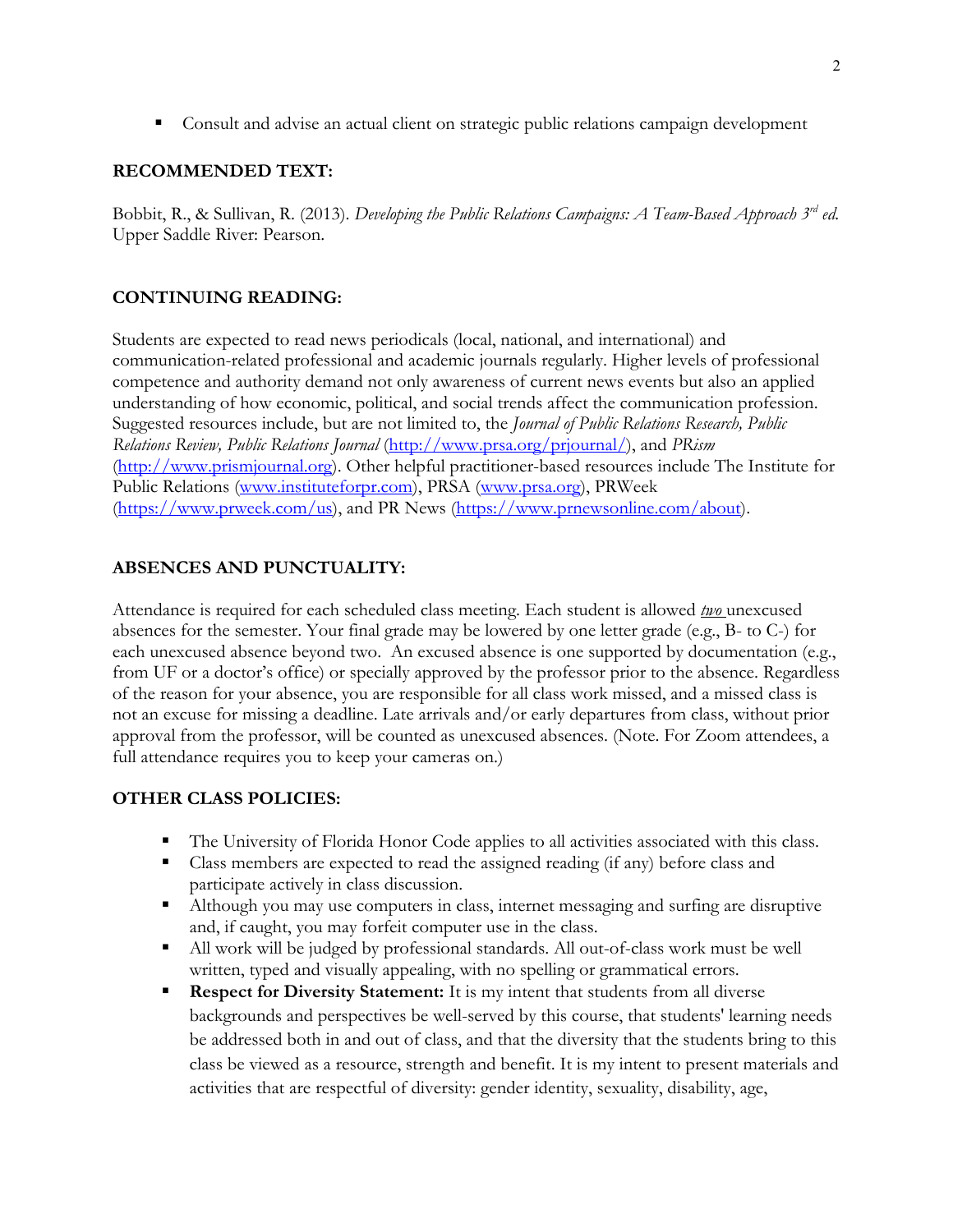socioeconomic status, ethnicity, race, nationality, religion, and culture. Your suggestions are encouraged and appreciated. Please let me know ways to improve the effectiveness of the course for you personally, or for other students or student groups.

#### **COLLEGE OF JOURNALISM AND COMMUNICATIONS OBJECTIVES:**

The Accrediting Council on Education in Journalism and Mass Communications requires that by graduation all students should be able to:

- § understand and apply the principles and laws of freedom of speech and press for the US
- § demonstrate an understanding of the history and role of professionals and institutions in shaping communications;
- § demonstrate an understanding of gender, race, ethnicity, sexual orientation and, as appropriate, other forms of diversity in domestic society in relation to mass communications;
- § demonstrate an understanding of the diversity of peoples and cultures and of the significance and impact of mass communications in a global society;
- § understand concepts and apply theories in the use and presentation of images and information;
- § demonstrate an understanding of professional ethical principles and work ethically in pursuit of truth, accuracy, fairness and diversity;
- think critically, creatively and independently;
- conduct research and evaluate information by methods appropriate to the communications professions in which they work;
- write correctly and clearly in forms and styles appropriate for the communications professions, audiences and purposes they serve;
- § critically evaluate their own work and that of others for accuracy and fairness, clarity, appropriate style and grammatical correctness;
- apply basic numerical and statistical concepts;
- apply current tools and technologies appropriate for the communications professions in which they work, and to understand the digital world.

#### **SPECIAL NOTES:**

- § *Disability Accommodations*: Students needing academic accommodations for a disability must first contact Disability Resource Center (352-392-8565) to verify the disability and establish eligibility for accommodations. They should then schedule an appointment with the professor to make appropriate arrangements.
- § *Religious Observance*: Religiously observant students wishing to be absent on holidays that require missing class should notify their professors in writing at the beginning of the semester, and should discuss with them, in advance, acceptable ways of making up any work missed because of the absence.
- *Excused Absences for University Extracurricular Activities*: Students participating in an officially sanctioned, scheduled University extracurricular activity should be given the opportunity to make up any graded assignments missed as a result of their participation. It is the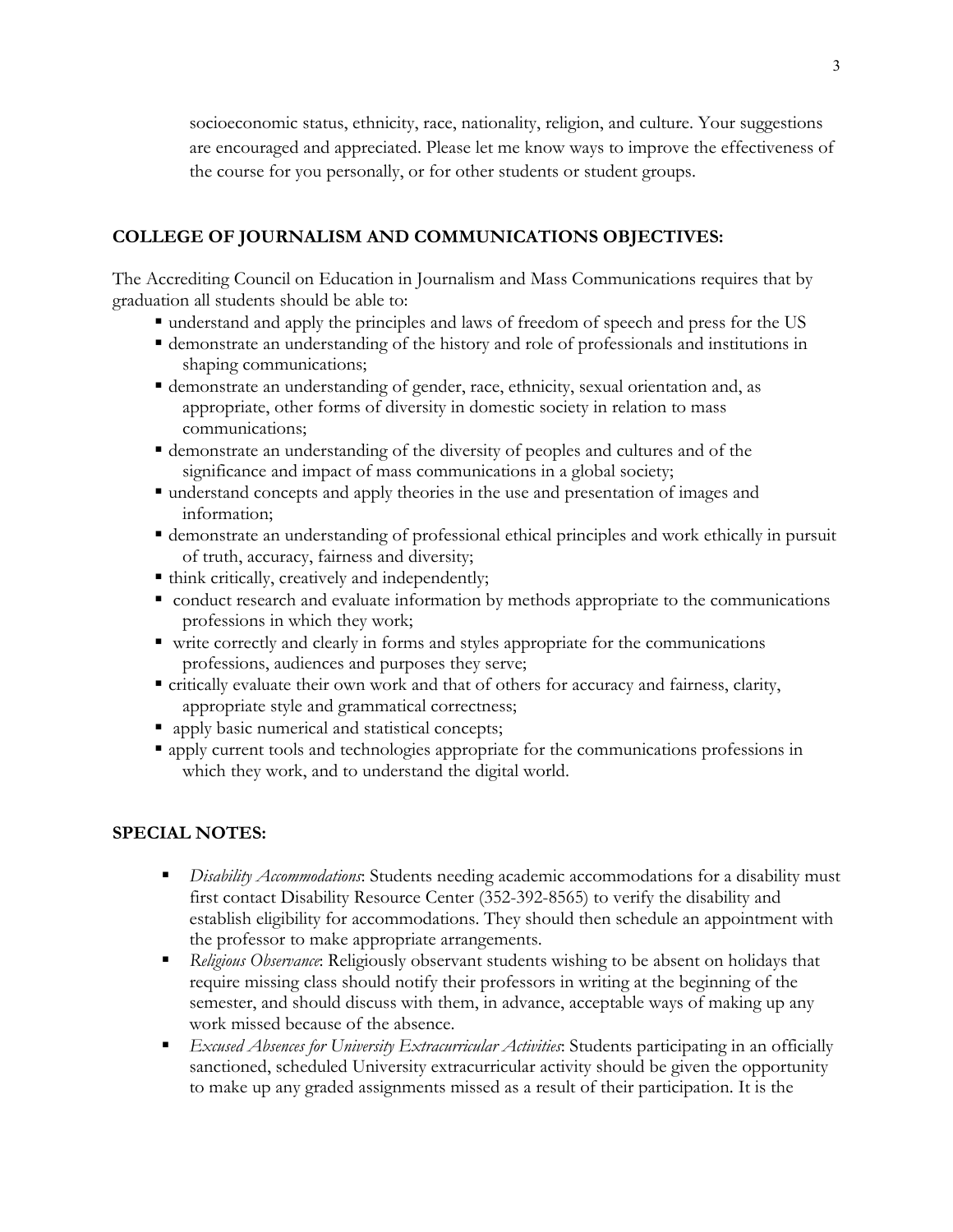responsibility of the student to make arrangements with the instructor prior to any missed scheduled examination or other missed assignment for making up the work.

- § **Course Evaluations:** Students are expected to provide professional and respectful feedback on the quality of instruction in this course by completing course evaluations online via GatorEvals. Guidance on how to give feedback in a professional and respectful manner is available at https://gatorevals.aa.ufl.edu/students/ (Links to an external site.). Students will be notified when the evaluation period opens, and can complete evaluations through the email they receive from GatorEvals, in their Canvas course menu under GatorEvals, or via https://ufl.bluera.com/ufl/ (Links to an external site.). Summaries of course evaluation results are available to students at https://gatorevals.aa.ufl.edu/publicresults/ (Links to an external site.)
- § **COVID-19 Related:** We will have face-to-face instructional sessions to accomplish the student learning objectives of this course. In response to COVID-19, the following policies and requirements are in place to maintain your learning environment and to enhance the safety of our in-classroom interactions.
	- You are required to wear approved face coverings at all times during class and within buildings. Following and enforcing these policies and requirements are all of our responsibility. Failure to do so will lead to a report to the Office of Student Conduct and Conflict Resolution.
	- This course has been assigned a physical classroom with enough capacity to maintain physical distancing (6 feet between individuals) requirements. Please utilize designated seats and maintain appropriate spacing between students. Please do not move desks or stations.
	- Sanitizing supplies are available in the classroom if you wish to wipe down your desks prior to sitting down and at the end of the class.
	- Follow your instructor's guidance on how to enter and exit the classroom. Practice physical distancing to the extent possible when entering and exiting the classroom.
	- If you are experiencing COVID-19 symptoms (Click here for guidance from the CDC on symptoms of coronavirus), please use the UF Health screening system and follow the instructions on whether you are able to attend class. Click here for UF Health guidance on what to do if you have been exposed to or are experiencing Covid-19 symptoms.
	- Course materials will be provided to you with an excused absence, and you will be given a reasonable amount of time to make up work. Find more information in the university attendance policies.

#### **GRADING:**

Grades are *earned* via five modes: (1) Assignments/exercises; (2) Case study presentation; (3) Exam; (4) A final campaign project and presentation [group]; and (5) Class participation

| Assignments | $10\%$ |
|-------------|--------|
| Case Study  | $10\%$ |

**Area Percent of Grade**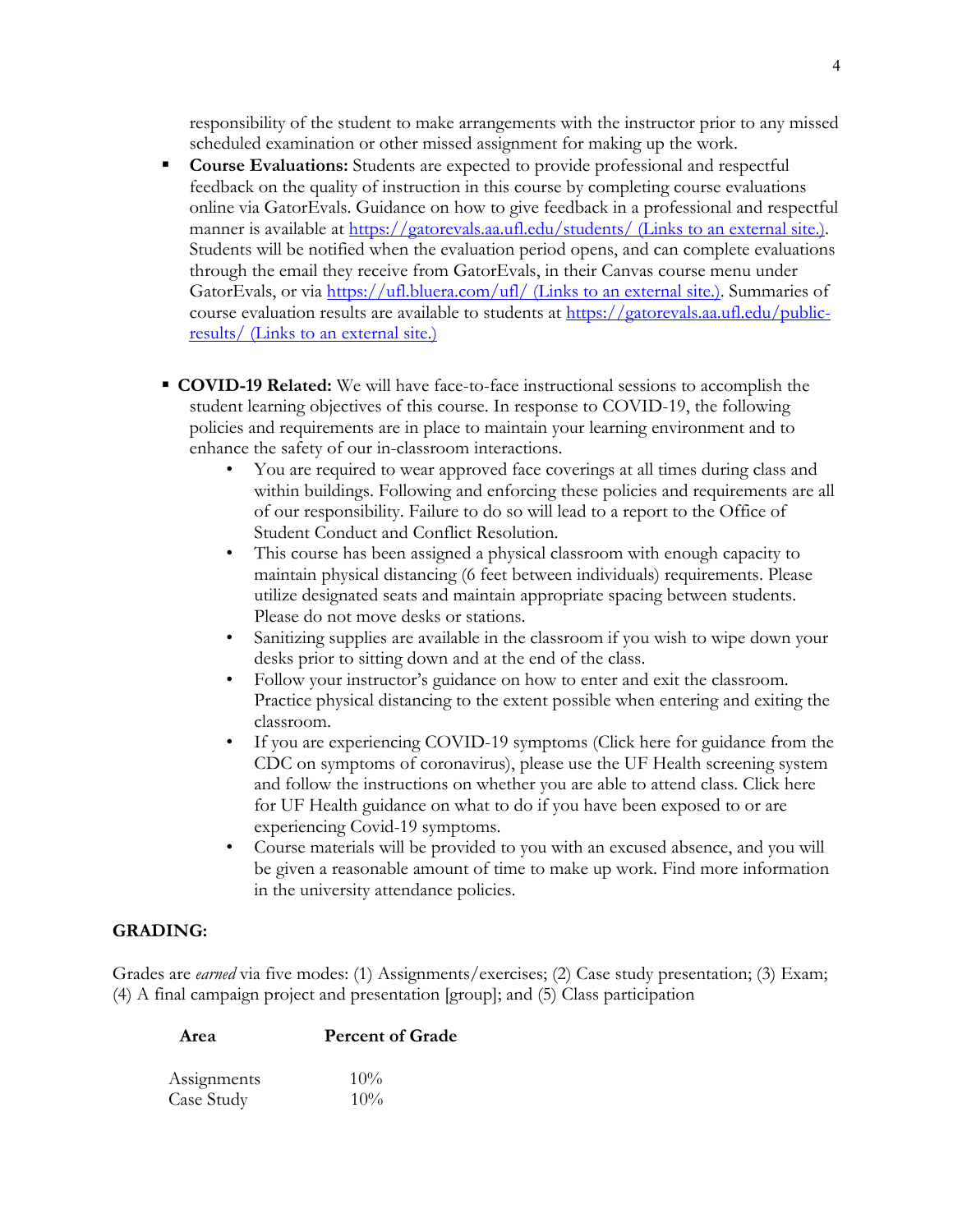| Exam                | 25%     |
|---------------------|---------|
| Campaign Project    | 40%     |
| Class Participation | 15%     |
|                     | $100\%$ |

Grading scale: 100-93 A; 92-90 A-; 89-87 B+; 86-84 B; 83-80 B-; 79-77 C+; 76-74 C; 73-70 C-; 69- 67 D+; 66-64 D; 63-60 D-; 59 and below E

- § **Assignments** include individual writing assignments and/or multiple in-class assignments that will require you to apply the principles, techniques, and skills you've learnt to realworld scenarios and solve various problems. Some writing assignments may be related to your team project.
- For **case presentations,** each team of three students will select and sign up for one (1) year of case studies from the PRSA Silver Anvil website (available at http://www.prsa.org/Awards/SilverAnvil/Search). Feel free to use my PRSA account for access (Account no.: 1730276, password: zhedacici84). Each team will be required to read through all the cases of the year and select the best one for analysis and present to the class. **Alternatively,** you may find a casebook of public relations campaign (approved by the professor). Read through all the cases of the book and select the best one for analysis and presentation. Detailed guidelines for case presentations can be found on page 10.
- § There will be one closed-book, comprehensive semester **exam** on **March 24.** A study guide will be provided to you prior to the exam. Content of class discussions, required readings, and students' class presentations are subject to inclusion.
- The final campaign project requires students to work in teams to research and propose a public relations campaign for an actual client selected by the instructor. A written campaign proposal will be turned in and students will present their campaign design to the client, who will provide feedback. Detailed instructions on the team campaign project are included in this syllabus.

The Team Project grade is comprised of a Team Grade (75%) and an Individual Grade (25%). Individual grade will be based on peer evaluations. Utilizing confidential forms, team members will evaluate each other's contributions. Team Grade will be based on the quality of the campaign plan book (75%) as well as the final oral presentation (25%).

**Participation** points can be earned via the following in-class exercises. NOTE: None of the following in-class exercises may be made-up.

– Five-Minute "In the News": Every student is encouraged to bring in a PR case from CURRENT events every week for a five-minute informal discussion and critique. Such cases can be found in the news, PR trade publications, the PRSA Website, etc.

– In-Class Reports: "What topics are most clear to you?" and "What do you still not understand?"

– Q&As/Class Discussions: Your level of engagement and participation in class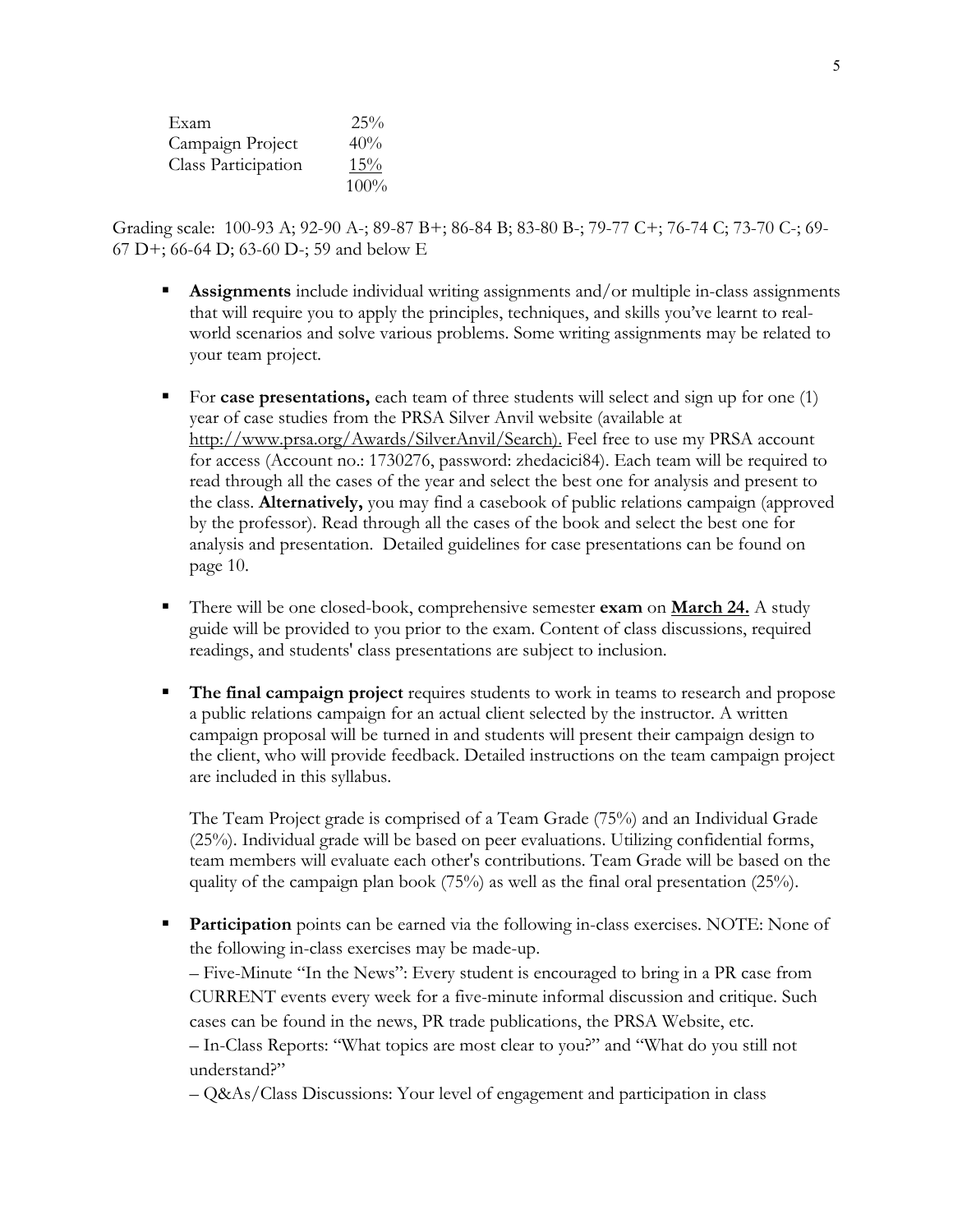discussions and work attitude throughout the semester.

### **COURSE SCHEDULE:**

### **Please Note: As the semester progresses, this schedule may change to reflect the progress and needs of the class and work groups.**

| Date   | Topic                                                                                                                                                                                                                                                                       | Recommended Readings       |  |
|--------|-----------------------------------------------------------------------------------------------------------------------------------------------------------------------------------------------------------------------------------------------------------------------------|----------------------------|--|
| Week 1 | Course Overview and Syllabus Review<br>Review of Fundamentals of Public Relations                                                                                                                                                                                           | B & S: Chapter 1           |  |
|        | [An introduction to the course. Fundamentals of public relations are<br>reviewed including definitions and functions of public relations,<br>evolution of public relations, and why public relations is important<br>for organizations' success in the contemporary world.] |                            |  |
|        | ❖ Assignment #1: Resumes & Cover Letters (Due Jan 20)<br>❖ Case Study Group Assigned                                                                                                                                                                                        |                            |  |
| Week 2 | An Overview of the Public Relations Campaign Management Process                                                                                                                                                                                                             |                            |  |
|        | <b>Brand Platform</b>                                                                                                                                                                                                                                                       | B & S: Chapter 2 & handout |  |
|        | The public relations campaign process. Focus is on the ROPES<br>model. Brand platform is also discussed.]                                                                                                                                                                   |                            |  |
|        | $\div$ Assignment #2: Brand Platform (Due Jan 27)                                                                                                                                                                                                                           |                            |  |
| Week 3 | <u>Research</u>                                                                                                                                                                                                                                                             | B & S: Chapter 3, 4        |  |
|        | [How to identify communication problems based on research<br>The primary research methods—survey, in-depth<br>findings.<br>interviews, and focus groups- are examined. Related issues such as<br>measurement development and data analysis techniques<br>discussed]         | are                        |  |
|        | ❖ Campaign Project Team formed                                                                                                                                                                                                                                              |                            |  |
| Week 4 | <b>Strategic Planning: Goals and Objectives</b>                                                                                                                                                                                                                             | B & S: Chapter 5           |  |
|        | [How to develop goals and objectives based on situational analysis is<br>discussed. Planning and management techniques are introduced.]                                                                                                                                     |                            |  |
|        | <b>Client Meeting (Feb 3)</b><br>❖<br>❖<br><b>Team Project:</b>                                                                                                                                                                                                             |                            |  |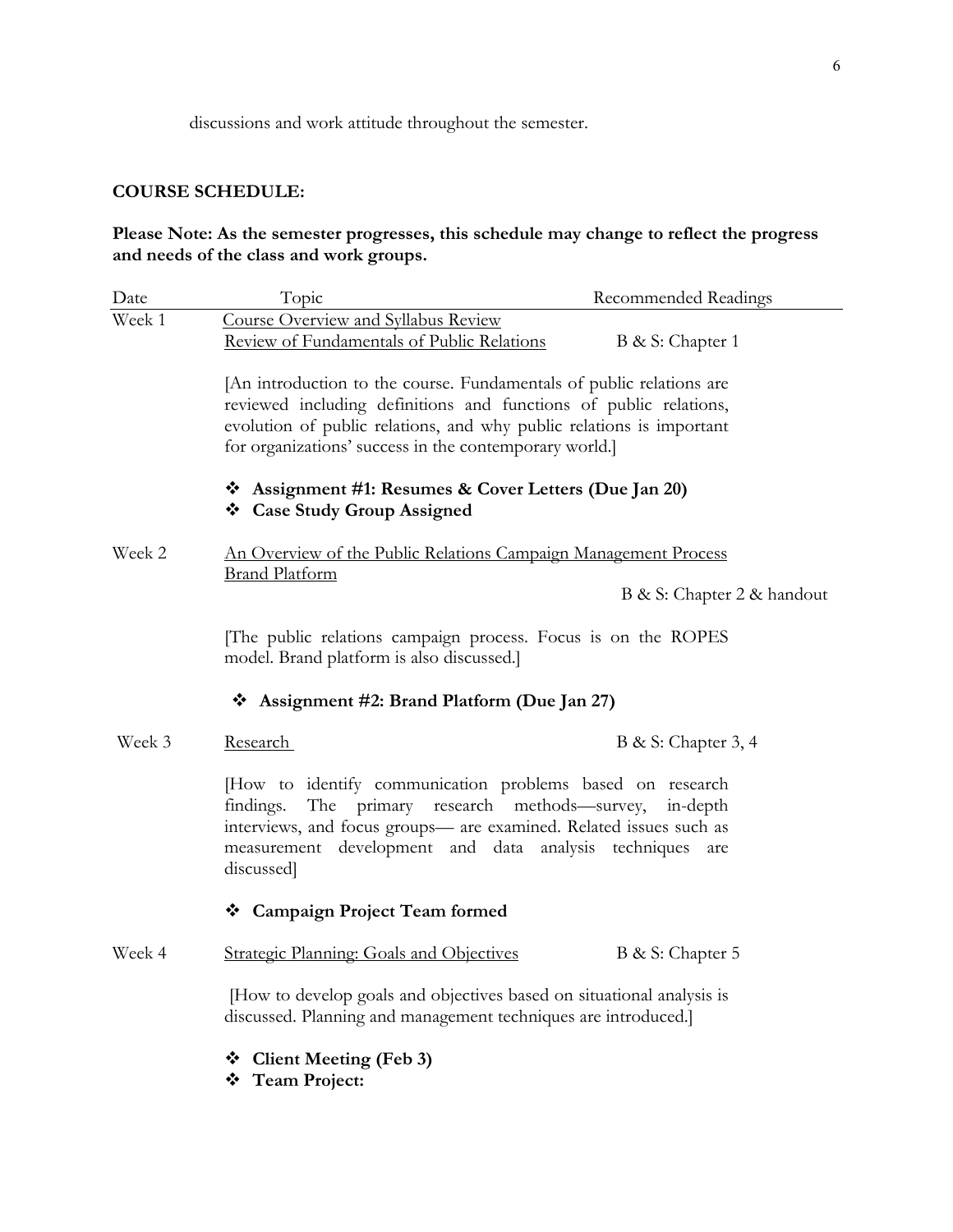- ü **Each team meets separately to compile one brand platform (Vision, Values, and Purpose sections only) that represents the team's shared input and an outline of the major challenges/issues to address in the Team Project.**
- ü **Then, the AEs meet - each bringing their team's brand platform and list of campaign issues/challenges to the meeting - and reach agreement on ONE brand platform (Vision, Values, and Purpose sections only) and list of the campaign issues/challenges** *(note: Compile one uniform copy for the whole class that reflects the best collective efforts and wisdom of all the teams).*
- ü **Research directors and AEs lead all teams to collectively draft a research plan to coincide with the agreed upon brand platform and campaign issues/challenges to be addressed. This draft includes proposed methodologies, description of respondents, timeline, and instruments (i.e., interview/focus group discussion guide, and/or survey) to be reviewed with the client. Research directors of all teams work together and submit one copy of the research plan for the class. Teams will collaborate in the research design, data collection, and analysis.**
- v **The agreed upon---brand platform, a list of campaign issue, research plan, and instrument drafts are due by Feb 17. \*\*\****Please indicate clearly team contributions to each part of the research plan (including the instruments) in your submission. \*\*\**
- Week 5 Strategic Planning: Target Audiences Teamwork

[The concepts of target population, publics, and audiences are discussed. Different theoretical approaches to segment publics are introduced.

Week 6 Implementation: Messages and Strategies Handouts Creative Thinking Techniques

> [Different types of messaging strategies are discussed. The creative thinking process and techniques are examined.]

- v **Team Project:**
- ü **Feedback on your research materials will be provided to you by Feb 19**

B &S: Chapters 6 & 8

ü **Revise and finalize the research plan** 

| Week 7 | Implementation: Media Channels |
|--------|--------------------------------|
|        |                                |

- ü **Client Meeting (optional, 2/24)**
- v **Team Project:**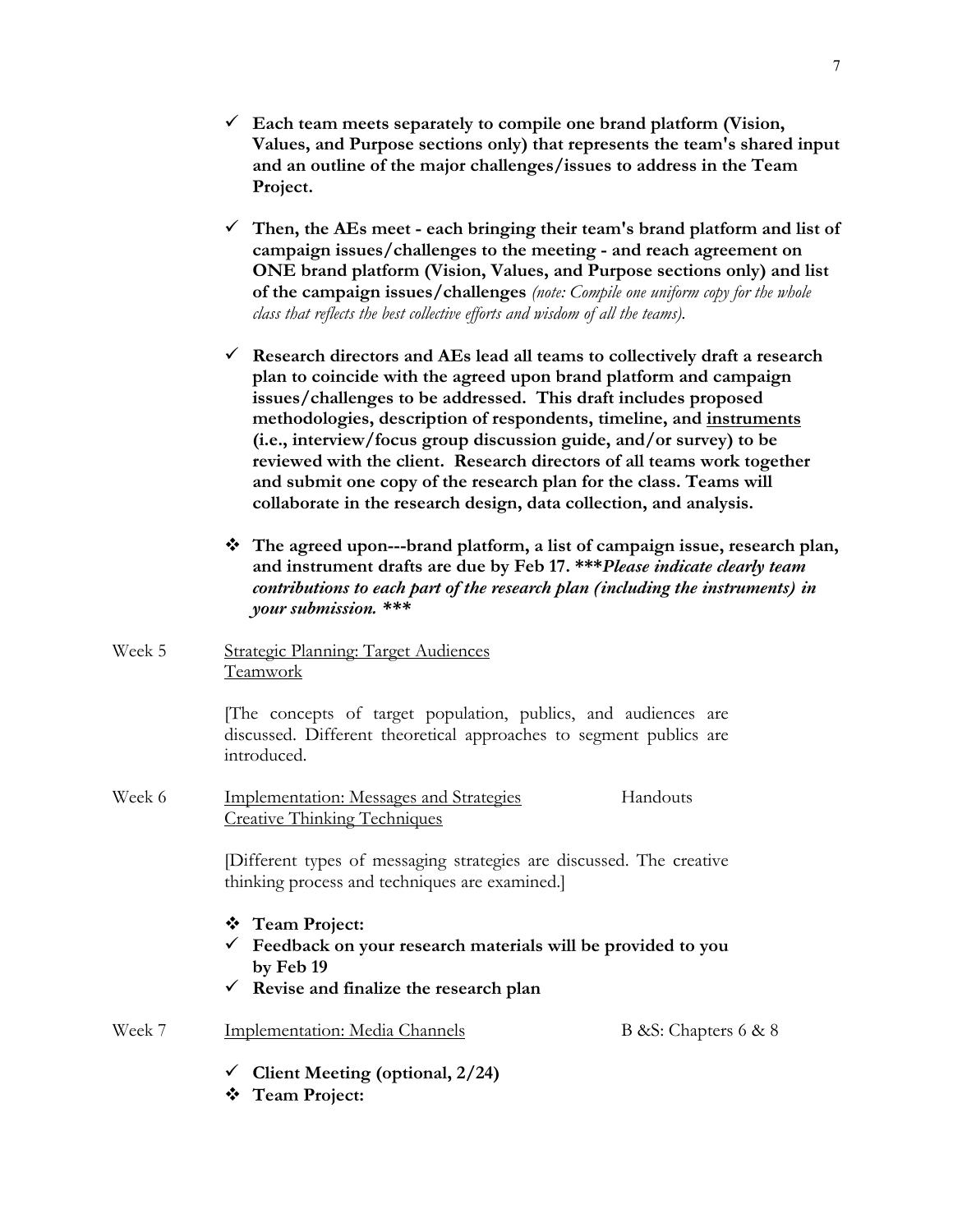- ü **AEs, representatives of research directors, and the CEO meet (or e-meet) with the client to validate and finalize brand platform, issues/challenges, and research plan for Team Project.**
- ü **Primary research data collection begins.**
- ü **Progress report on research progress due by March 10 team meeting**

#### Week 8Field Research Week

- v **Team Project:**
- ü **Data collection and analysis**
- Week 10 Field Research, Campaign Team Meetings, and Progress Report
	- v **Team Project**
	- ü **Individual team meetings with Dr. Men on March 10 for research Q&A and progress report.**
	- ü **Complete collective research report and individual team campaign objectives due by March 17.**
- Week 11 Logistics, Evaluation, and Measurement B & S: Chapter 10

[Staffing, budgeting, and timing issues related to public relations programing. Introducing the role of measurement in public relations evaluation and why it is important for program success. A historical review of public relations evaluation approaches is provided. Differences between outputs, outtakes, and outcomes are discussed.]

- v **Team Project**
- v **Study guide review and Q&A**
- ü **Teams meet to revise and finalize objectives based on feedback and start working on Programming**
- ü **Draft of programming [without prototypes] for campaign plan book completed by March 31.**

### Week 12 Exam (March 25) (Note: March 24 is university designated Spring Recharge Day. Enjoy the break  $\circledcirc$ )

- Week 13 Campaign Plan Production
	- v **Team Project**
	- ü **Meet in class to continue working on programing; draft ideas review and Q&A with Dr. Men**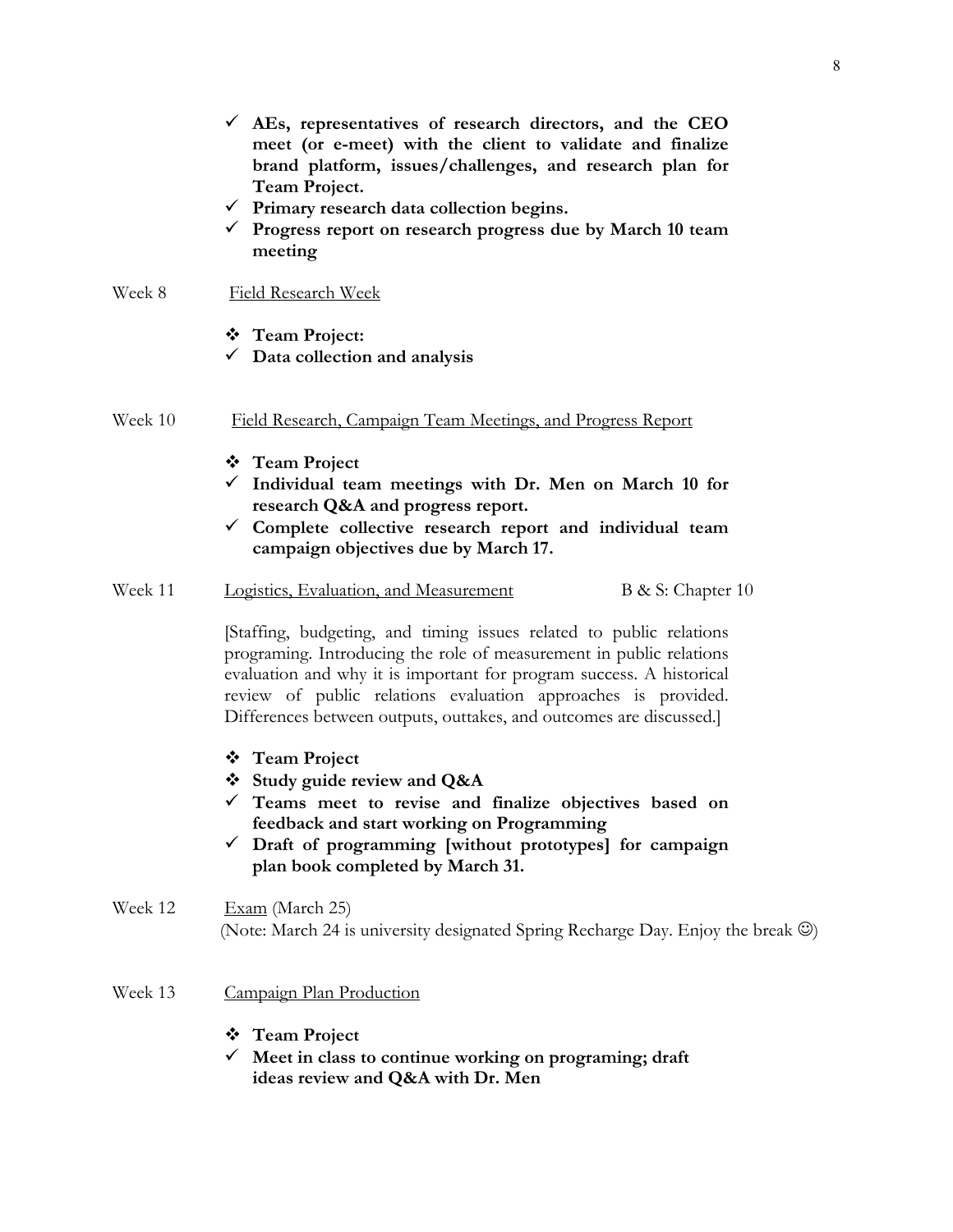#### Week 14 Campaign Plan Production

- v **Team Project**
- ü **Refine programming based on feedback and add prototypes; start working on evaluation and stewardship**
- ü **Teams compile a complete draft of the campaign plan book and prototypes for Dr. Men's review on April 14.**

#### Week 15 Campaign Plan Review, Revision, and Finalization

- **❖** Team Project
- ü **Complete content for all sections of the campaign plan book**
- ü **Campaign plan draft review with Dr. Men and Q & A**
- ü **Teams start drafting PPT outline**

#### Week 16 Semester Wrap-up and Final Presentations

- v **Team Project**
- $\checkmark$  Final copies of campaign plan book and presentations due.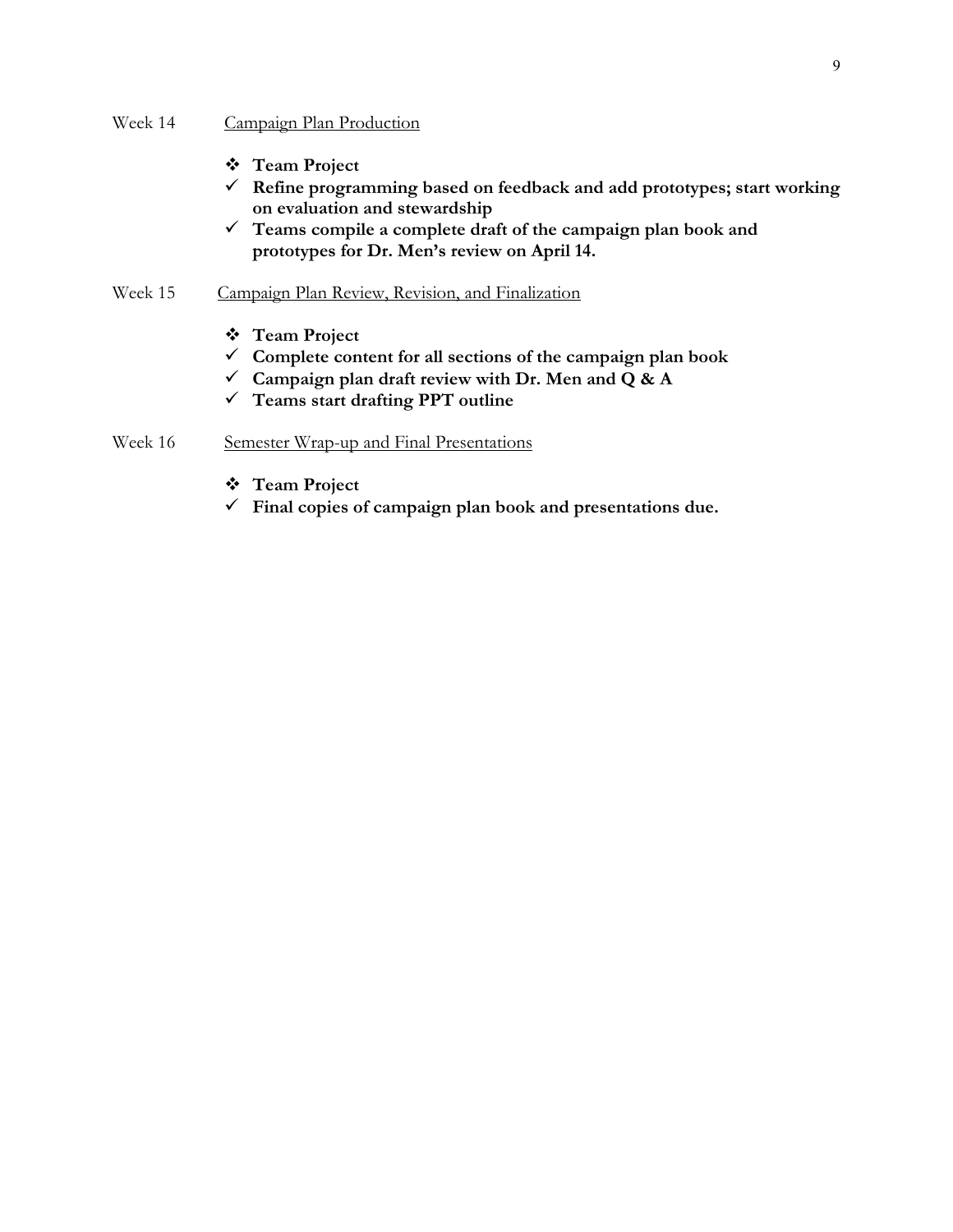#### **APPENDIX: INSTRUCTIONS ON ASSIGNMENTS AND PROJECTS**

#### **ASSIGNMENTS:**

#### Assignment #1: Resumes & Cover Letters DUE: Jan 20

■ Write resume and cover letter applying for 2 positions of your preference on our campaign project account team. The particular layout is of the student's choosing but should include the following elements at a minimum.

#### **RESUME (PREFERABLY 1 PAGE):**

Full name and contact information**\*\*\***

■ address, phone, e-mail

College education

■ university, anticipated month/year of graduation, major/minor degree, GPA (optional)

List of courses taken that are applicable to positions sought

Work experience

§ title, location, main responsibilities, length of time in job

Activities, offices held, honors, volunteerism/community service

Computer skills

Language fluency (if other than English)

#### **COVER LETTER (1 PAGE):**

Full name and contact information**\*\*\***

■ address, phone, e-mail

Business letter format

2 positions of interest (i.e., **do NOT write a separate letter for each position sought**)

Brief description of qualifications for positions sought

Refer to attached resume for further review

Express appreciation for consideration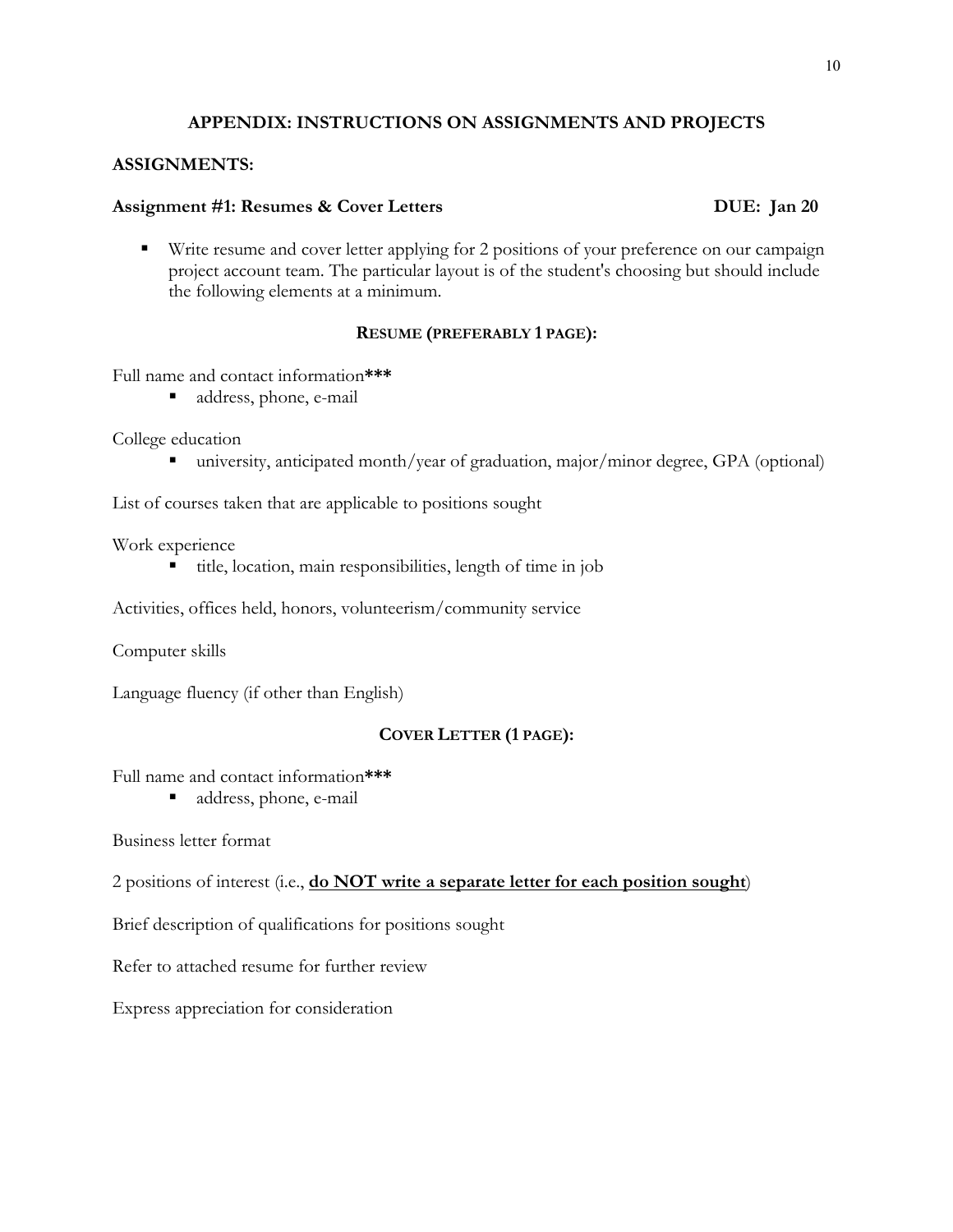#### **Assignment #2: Brand Platform DUE: Jan 27**

- Conduct literature review and secondary research (e.g., website, blogs, news coverage, etc.) on our client organization.
- Based on information gathered, draft Vision, Values, and Purpose sections of the brand platform.

### **GUIDELINES FOR CASE PRESENTATION:**

A typical case study presentation lasts approximately **15 minutes**. **Be prepared to defend your presentation as the instructor and the class may ask questions throughout the session.**

Using PowerPoint, create slides with appropriate information for each of the following slides. Be sure to provide answers to ALL of the questions listed here as you'll lose points for every question you fail to answer. You may use more than one slide per section.

- Title slide:
	- a. List who conducted the program and when. If an agency conducted the program, list the agency and the client.
	- b. Also include your name/date/course information on this slide.
- § Background/Situational Analysis:
	- a. Describe the situation that called for the campaign, including any important background information (i.e., situational analysis).
	- b. What's the issue/problem?
- Research:
	- a. Describe any research that campaigners conducted to gain insight into the problem/opportunity/audience. Which methods did planners use? How were the findings used to inform campaign planning?
	- b. Describe whether they conducted primary or secondary research, and whether it was qualitative or quantitative.
- § Target public(s):
	- a. Outline the target audiences/publics for the campaign. Who were the primary publics? Any secondary publics?
	- b. How were the publics segmented (e.g., demographically, psychographically, geographically, by reputation, by position, etc.)?
	- c. Who else, in your opinion, should have been considered as a target?
- § Goals/objectives:
	- a. Identify each goal as either awareness, attitudinal, or behavioral.
	- b. Outline the objectives for the campaign and tell whether these were output or outcome (impact) objectives.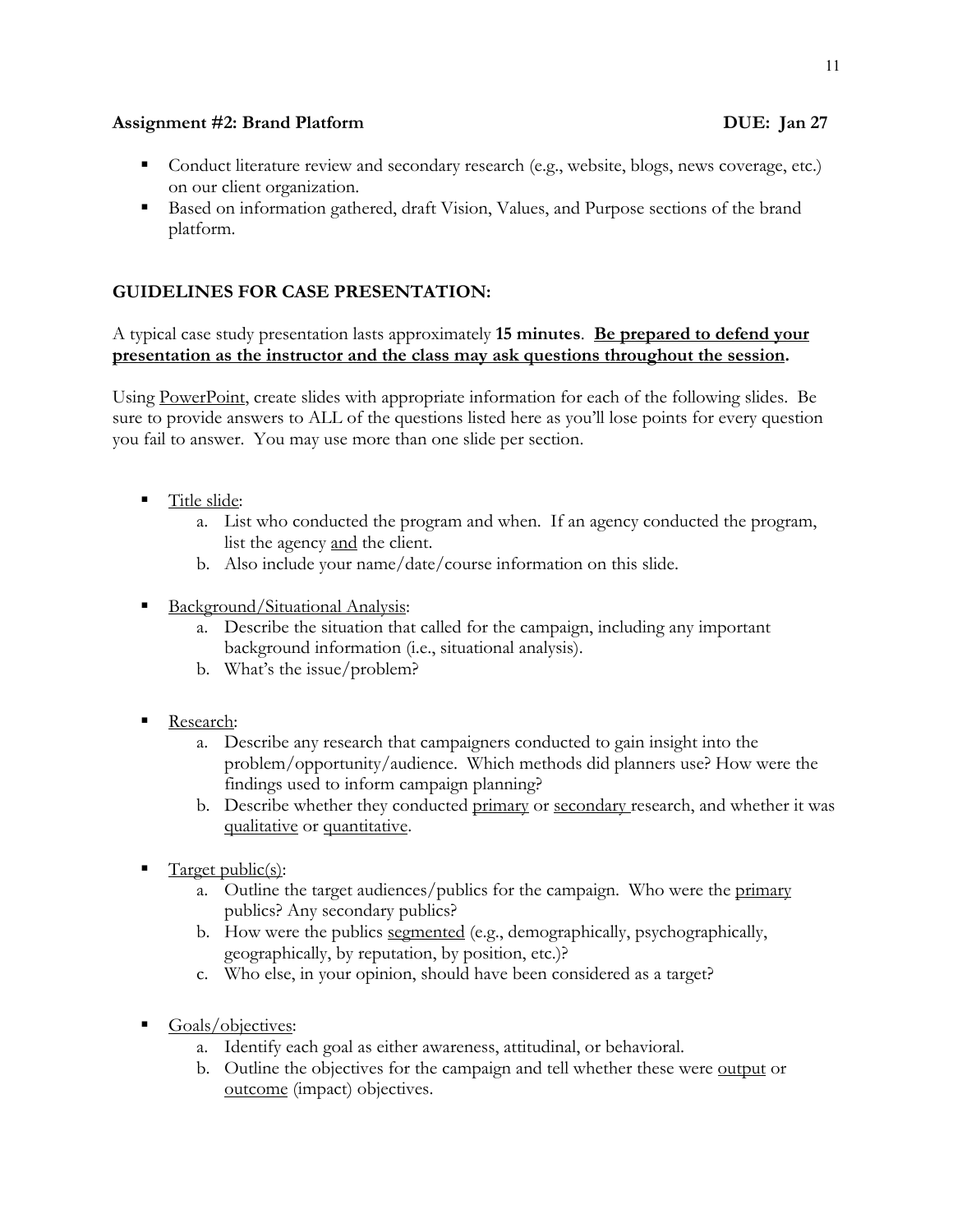- c. Were the objectives measurable? In other words, did planners quantify each objective (e.g., increase awareness by 40%...)? How could the objectives be rewritten to make them more effective?
- Key messages:
	- a. List the major messages campaigners wished to communicate in the campaign?
	- b. What did planners want the target public(s) to know, remember, think about, or do?
	- c. Did they develop a campaign theme/slogan to make the messages more memorable?
	- d. If there was no clear theme, what would you suggest?
- § Strategy: Identify the strategy or strategies for the campaign. What are the overall concepts, approaches, or general plans to achieve the goal(s) and objectives?
- § Tactics/Channels:
	- a. Describe how the messages were communicated. Be specific.
	- b. Did planners rely on paid/owned/shared/earned media? Be sure to indicate which is which.
	- c. Indicate whether these were communication or action/event-driven tactics.
- Evaluation: Discuss how the campaign was evaluated, what was evaluated, and whether it achieved its stated objectives. What were the results of the campaign?
- Stewardship: Discuss how planners maintained/could have maintained existing relationships with stakeholders throughout the campaign following the principles of stewardship.
- Opinion: On this last slide, explain whether this was a campaign you would have enjoyed planning and executing. Why/why not? Elaborate your key take-aways.

### **Use your own words. Do NOT "lift" entire sentences and paragraphs from the case study and place them in your presentation. This is plagiarism and you will receive a zero for the assignment.**

### **TEAM CAMPAIGN PROJECT GUIDELINE:**

For Spring 2021, class teams will be working with Gainesville Health & Fitness. Students will meet with the client during the fourth week of classes to discuss various public relations issues/challenges and design their research and campaigns accordingly. Likewise, class teams will base their work on an agreed upon brand platform for the client, which will be discussed in further detail in the second week of the semester. Each team will create its own agency name.

Teams will be organized as follows: All students will submit resumes and cover letters seeking two of the five positions of Account Executive (AE), Research Director, Director of Creative Services, Copywriting Director, or Media Director (see attached for job descriptions). Based on the submitted material, the professor, acting as CEO, will select an AE to head each team, and the AEs,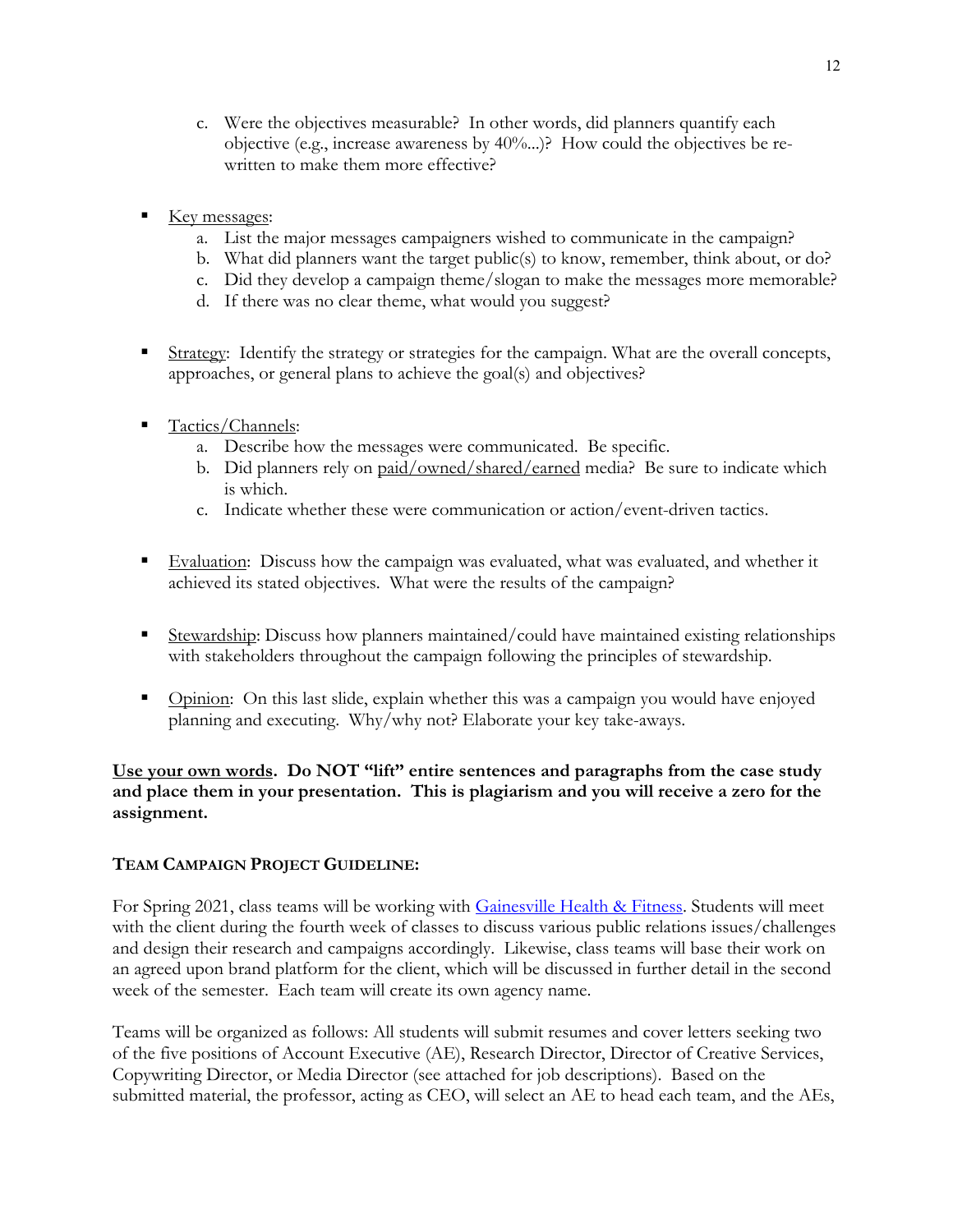in turn, will assign roles to their respective team members based on their interests and strengths, subject to final approval by the CEO. If any team exceeds five members, its AE will determine which position to duplicate for his/her team in order to best meet the particular needs of the team; the same holds true if the AE needs to combine two positions to accommodate fewer than five members. Although addressing related client issues based on the same brand platform, the teams will work independently of each other. **However, the research portion of the study - the results of which all teams will share – will be conducted jointly**.

The teams are normally required to conduct two focus groups. Subsequently, the joint research project must yield a combined *minimum* total of 200 usable surveys. Please note: Focus group participants CANNOT be included in the survey portion of the research.

Each team will develop and partially implement a public relations campaign and will submit a written campaign plan book in addition to making an oral presentation to the client (recorded; see attached for details). At least **three** (and preferably more) of the public relations programming techniques recommended in each plan must be produced as a **professional-level** prototype and provided to the client in electronic format (e.g., finished brochure). In addition, an electronic copy of the team's final PowerPoint presentation must be provided to the client.

As in professional practice, team members will be highly dependent on each other to complete the project successfully. *Under no circumstances will a student be allowed to complete a campaign project on his/her own.* AEs are expected to be the first line of contact to resolve any team problems. Should additional assistance be required, the CEO should be consulted in a timely manner. Unresolved team problems are not an excuse for diminished quality work product or failure to meet the requirements of this course.

As CEO, the professor will conduct multiple in-depth meetings with each team during the semester, at which time members will formally report on their progress in completing the five steps of the public relations process of ROPES: research, objectives, programming, evaluation, and stewardship (see attached for required progress report format) and rehearse their client presentation with the CEO who will provide advice and criticism for each team.

#### **Campaign Plan Book Format Requirements:**

**The electronic copy** of the campaign plan book is required for successful completion of the Team Project and is due at the same time as the team's client presentation. Keep in mind that the campaign plan book is a standalone document; that is, it must be self-explanatory and comprehensive. Furthermore, its design and layout should be reflective of professional, not amateur, quality. That is, the campaign book should **not** look like "student" work.

Be cautious of using acronyms, such as ROPES, without first clearly defining them, and avoid use of public relations jargon potentially unfamiliar to the client (e.g., publics) without an accompanying explanation. Everything covered in the client presentation must be included in the campaign book, and the campaign book is expected to include details, such as budgets, that are not thoroughly reviewed in the client presentation.

The campaign plan book is to be divided into sections for Brand Platform, Executive Summary, Research, Objectives, Programming, Evaluation, and Stewardship. The overall look and feel, layout,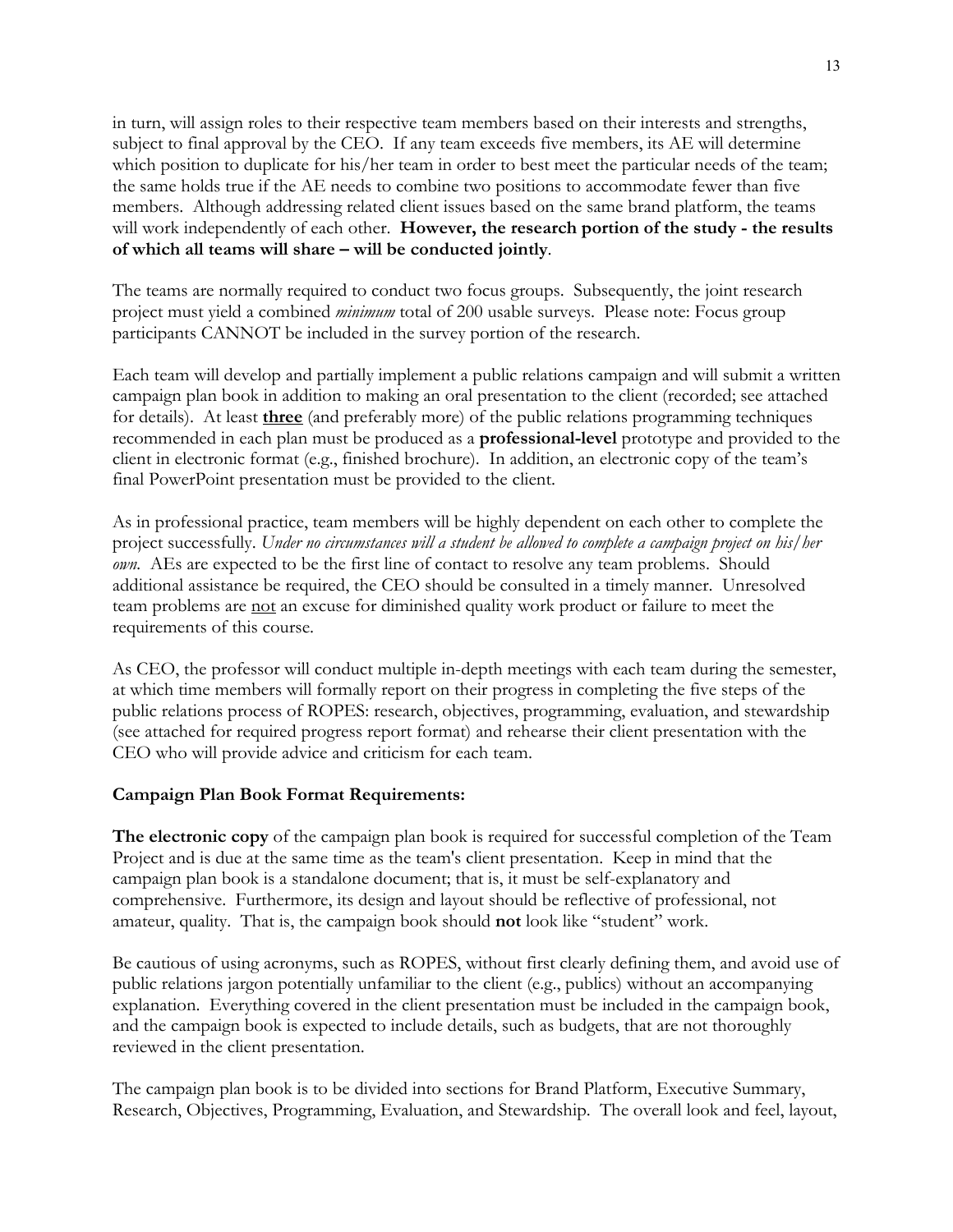and format of the campaign plan book are at the team's discretion, but books must include, at a minimum, the elements described below.

#### **Brand Platform**

This section includes a copy of the completed brand platform, including Vision, Values, and Purpose Statement. It should be accompanied by a one-page summary explaining each of the three parts of the platform. This section of the book is the same for each team and should be written collaboratively.

#### **Executive Summary**

This section is a one- to two-page, high-level summary of the issues/challenges addressed and a brief description of work done and conclusions reached/recommendations made in each of the ROPES steps. Someone should be able to read only this section and have a working understanding of the overall scope of the team's campaign. This section is different for each team in that it focuses on the team's unique contribution to the overall project.

#### **Research**

This section includes a description of and rationale for the methodologies employed, subsequent findings, and conclusions drawn from the teams' research. The format should be in keeping with an academic research report (i.e., *include in-text references and a References page*), written for an audience who has no knowledge of social science research methods, and include blank copies of any research instruments used. One research section will be jointly written, and each team will include the same research section in the campaign books. *Note: Originals of the completed research instruments, any records of research findings, and SPSS files must be provided to the CEO before the client presentation.*

#### **Objectives**

This section describes the team's goal(s) and objectives for the campaign and how each relates to the research findings. Target audiences should also be specified. The objectives section differs for each team.

#### **Programming**

This section includes recommendations (strategies and tactics in specific, actionable terms), key messages, budget (delineated costs of implementing each recommendation, including *source, date, and contact info* for estimates provided), timeline, and prototypes created by the team for the client's use. That said, the programming section differs for each team. Electronic files of prototypes and the final PowerPoint presentation must be included in the campaign book to aid the client in future replication, editing, etc.

#### **Evaluation**

This section explains how the client can evaluate the effectiveness/success of *objectives* presented in the campaign plan – both *during* (process evaluation) *and after* (outcome evaluation) campaign implementation. Evaluation methods will be discussed in class.

#### **Stewardship**

This section explains how the client can steward the *relationships* established during the campaign process. Stewardship principles will be discussed in class.

#### **Job Descriptions for Team Project:**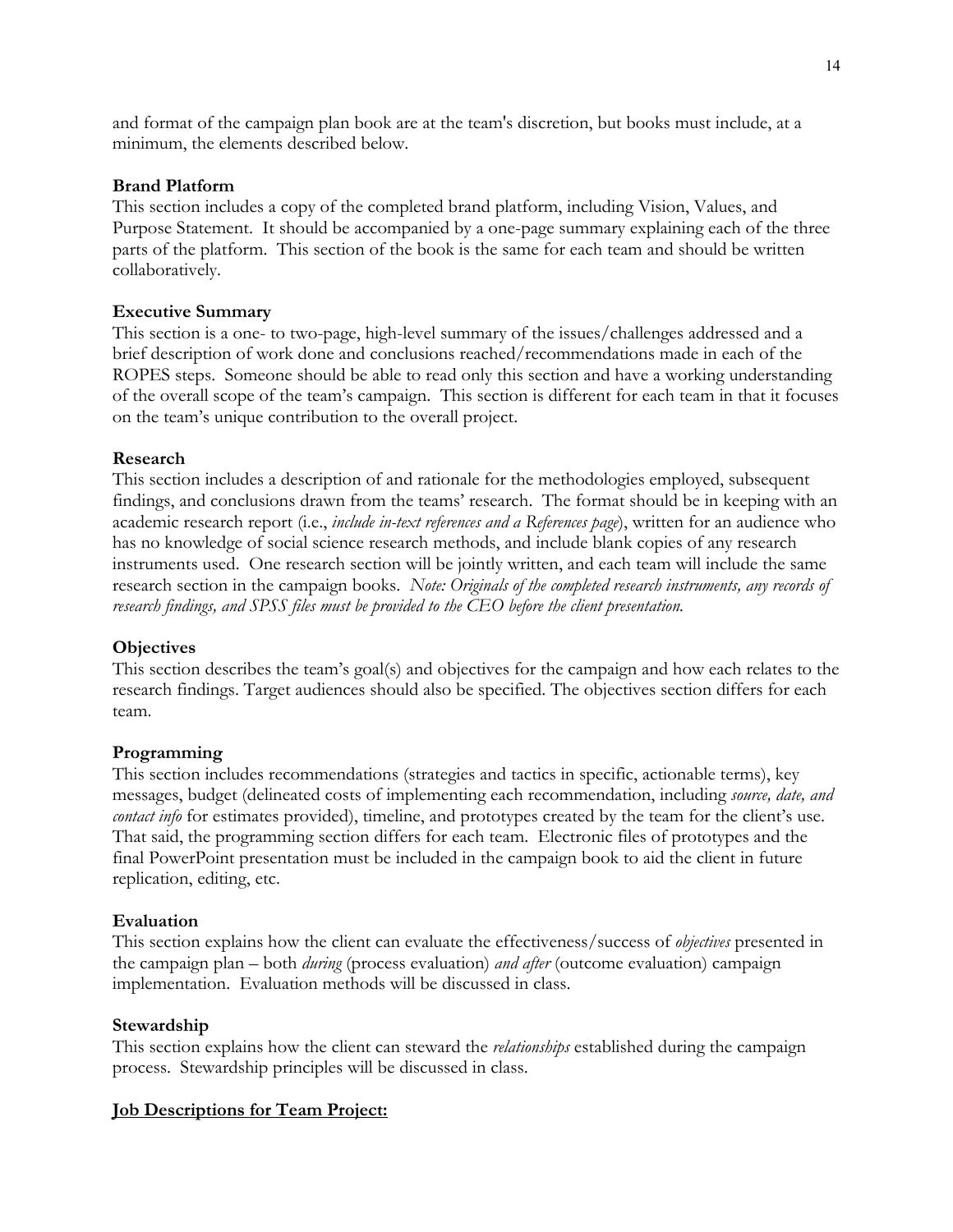#### **Account Executive (AE):**

Team leader. Has overall and ultimate responsibility for successful coordination, completion, presentation, and delivery of the team's campaign plan. Additional responsibilities include management of team's work schedule, deadlines, budget, and proper alignment of campaign plan with agreed upon brand platform. Primary point of contact for CEO and client. Reports to CEO.

### **Copywriting Director:**

Lead responsibility for writing copy for all campaign materials, assuring grammatical and spelling accuracy, consistency, clarity, and effectiveness in key messages communicated to target audience(s). Reports to AE.

#### **Director of Creative Services:**

Lead responsibility for "look and feel" of all campaign materials, including prototype creation of at least three public relations techniques/programs recommended by team and design of the book. Reports to AE.

#### **Director of Research:**

Lead responsibility for strategy, implementation, and compilation of research on client organization and applicable publics. Reports to AE.

#### **Media Director:**

Lead responsibility for investigation, cost assessment, and recommendation of appropriate media channels (including social media) through which campaign plan programming can be implemented. Reports to AE.

#### **Client Presentation Format Requirements:**

Each team will have **20** minutes to present a summary of their work, recommendations, and prototypes related to their proposed campaign plan. Please note: Prototypes must be presented in a manner that is clearly visible to a large audience – either through PowerPoint or enlarged posters on easels, etc. Teams are advised to repeatedly practice their presentations within the 20-minute time limit, as it will be strictly enforced. **Business suits required.** See pg. 20 for the presentation score sheet.

- Research directors from each team jointly present their methodologies and findings.
- Each remaining member takes part in the team presentation. Allocation of topics is to be decided by the team, but objectives, programming (with prototypes), evaluation, and stewardship must be included. Use of PowerPoint or similar presentation software is required.
- AE closes, invites any additional questions.
- § Questions should be answered by the team member with primary responsibility for the area of inquiry. Given time constraints, some items may need to be tabled for follow-up discussion, and the AE is responsible for recording these items and ensuring follow-up is completed.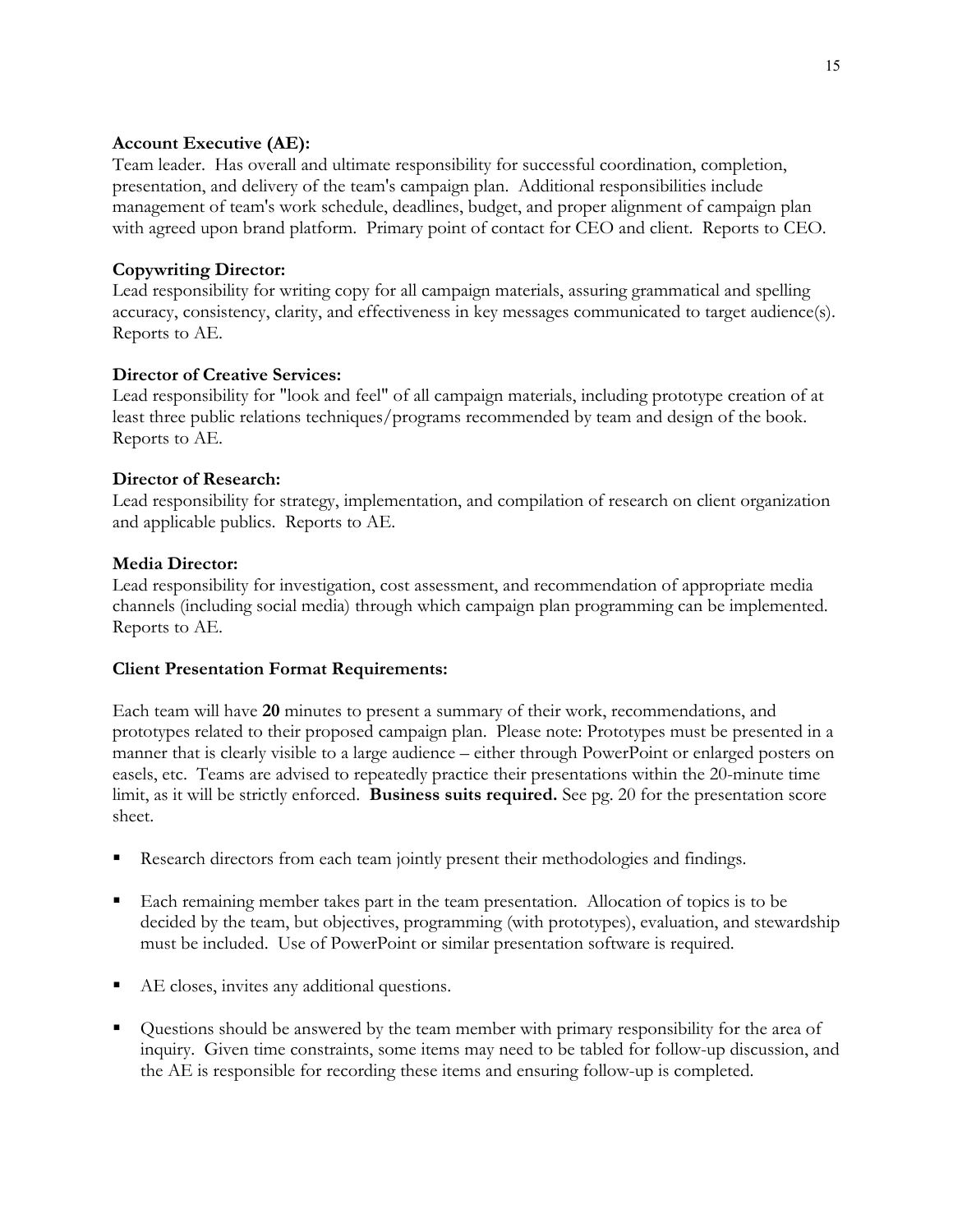**Please note:** Dr. Men reserves the right to give an AE a grade of "I" (Incomplete) if the client is not provided with all the campaign book elements described herein or if the AE fails to follow through on a commitment made to the client at the final presentation in a timely manner. Only when client commitments have been met will the grade of "I" be converted to an actual grade that reflects the AE's overall performance in the class.

### **AGENCY ETIQUETTE:**

The following tips for successful group work have been developed by many students before you.

- **Flexibility in scheduling is a must.** "Everyone is juggling two jobs and lots of classes. You're going to have to make time."
- $\checkmark$  Be on time for meetings. "No one wants to sit around waiting for someone to arrive. Call immediately if you're going to be late due to an emergency."
- $\checkmark$  **Have weekly goals and meet them.** "Complete your assignments ASAP, not just before the next meeting."
- ü **Schedule enough time personally to complete assignments.** "Time goes by quicker than you think, so stay on top of deadlines. Don't come to a meeting and say I didn't have enough time to get it done. That just holds us all up."
- $\checkmark$  Come to meetings prepared. "It's amazing how some students will come unprepared to meetings with photocopied material from the library. Who cares? Tell us what it means."
- ü **Take every step seriously.** "There's lots of work to be done. Often it's done in so many steps. Research. Analyze. Research again. Write. Edit. Write it again."
- ü **Be patient.** "Everyone is just as tired as you are."
- $\checkmark$  Focus on research in the beginning. "Determine problems and opportunities based on the research, and then plan the campaign accordingly so that you can measure in the end."
- $\checkmark$  Be accountable to each other. "Understand how hard it is for everyone and be there for each other. There is no excuse for not getting assignments done."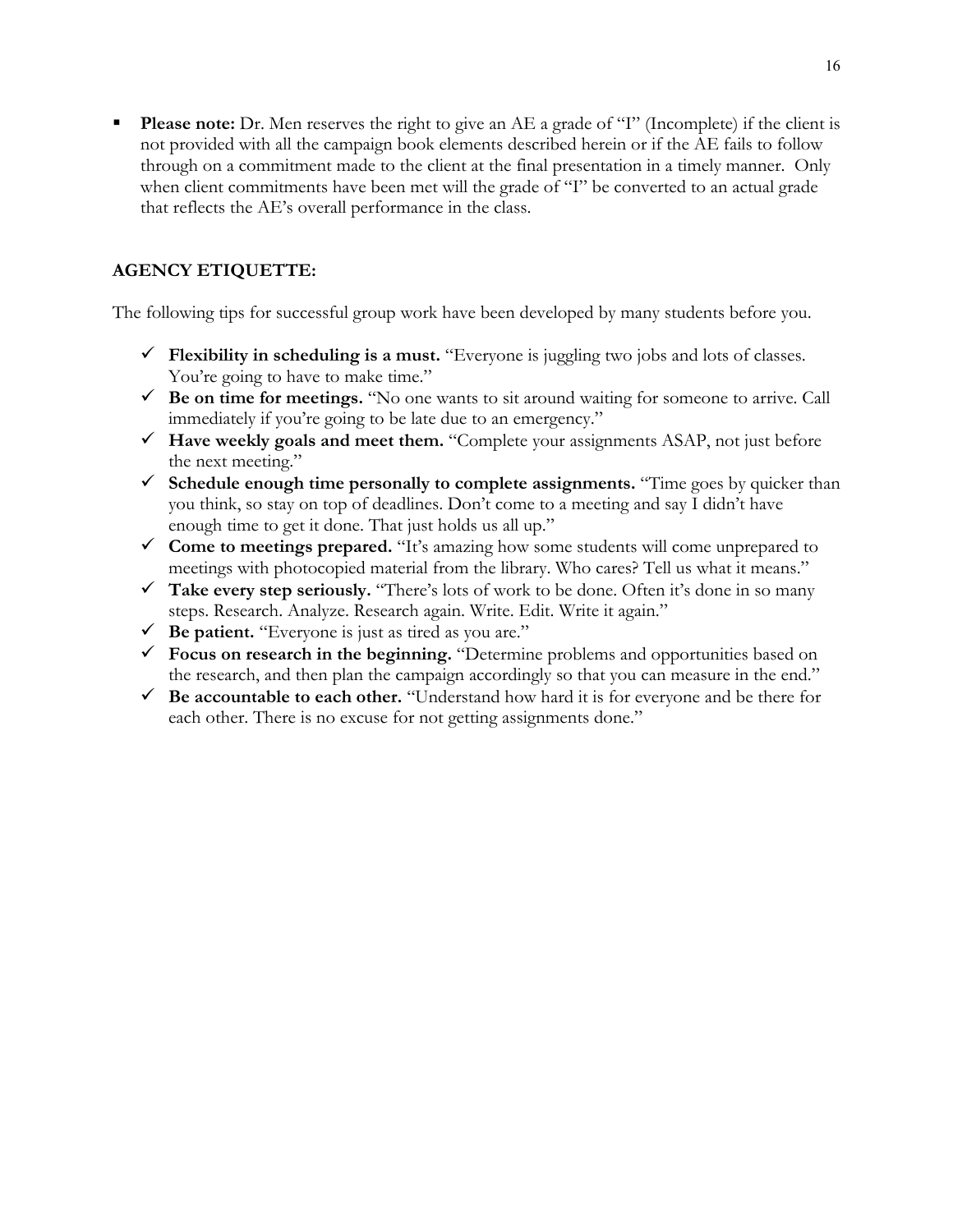### **GRADING RUBRIC FOR WRITING ASSIGNMENTS**

A fixed grading scale allows you to earn a 0, 70, 80, 90 or 100 on each project, which will be evaluated as follows:

| <b>Grade Earned</b>                                                                                                            | <b>Following Instructions</b>                                                                                 | <b>Writing Style</b>                                                                                                                        | Content                                                                                                                                                                                    |
|--------------------------------------------------------------------------------------------------------------------------------|---------------------------------------------------------------------------------------------------------------|---------------------------------------------------------------------------------------------------------------------------------------------|--------------------------------------------------------------------------------------------------------------------------------------------------------------------------------------------|
| An essay will earn<br>the grade of $\theta$ if it<br>is not turned in by<br>the deadline OR<br>any of the<br>following occurs: | The essay is written<br>without any regard for the<br>instructions provided.                                  | Many errors in grammar,<br>punctuation, spelling,<br>and/or word choice render<br>the essay<br>incomprehensible.                            | The content of the<br>essay suggests the<br>author is "winging it"<br>without any regard for<br>the assignment OR<br>sources other than class<br>materials are not<br>properly referenced. |
| An essay will earn<br>the grade of 70 if<br>any of the<br>following occurs:                                                    | The essay is missing major<br>required elements stated in<br>the instructions.                                | Three or more errors in<br>grammar, punctuation,<br>spelling, and/or word<br>choice.                                                        | The content of the<br>essay suggests the<br>author does not fully<br>comprehend the<br>assignment. Some<br>content is correct but<br>major points are missed.                              |
| An essay will earn<br>the grade of 80 if<br>any of the<br>following occurs:                                                    | The essay is missing some<br>required elements stated in<br>the instructions.                                 | Two errors in grammar,<br>punctuation, spelling,<br>and/or word choice. Some<br>writing is not very clear<br>and adequate.                  | The content of the<br>essay suggests the<br>author does not fully<br>comprehend the<br>assignment. Some<br>content is correct but<br>some points are missed.                               |
| An essay will earn<br>the grade of 90 if<br>each of the<br>following occurs:                                                   | The essay meets the<br>expectations of the<br>instructions provided. All<br>required elements are<br>covered. | No more than one error<br>in grammar, punctuation,<br>spelling, and/or word<br>choice. Writing style is<br>basic but clear and<br>adequate. | The content of the<br>essay suggests the<br>author has an accurate<br>and thorough grasp of<br>the assignment.                                                                             |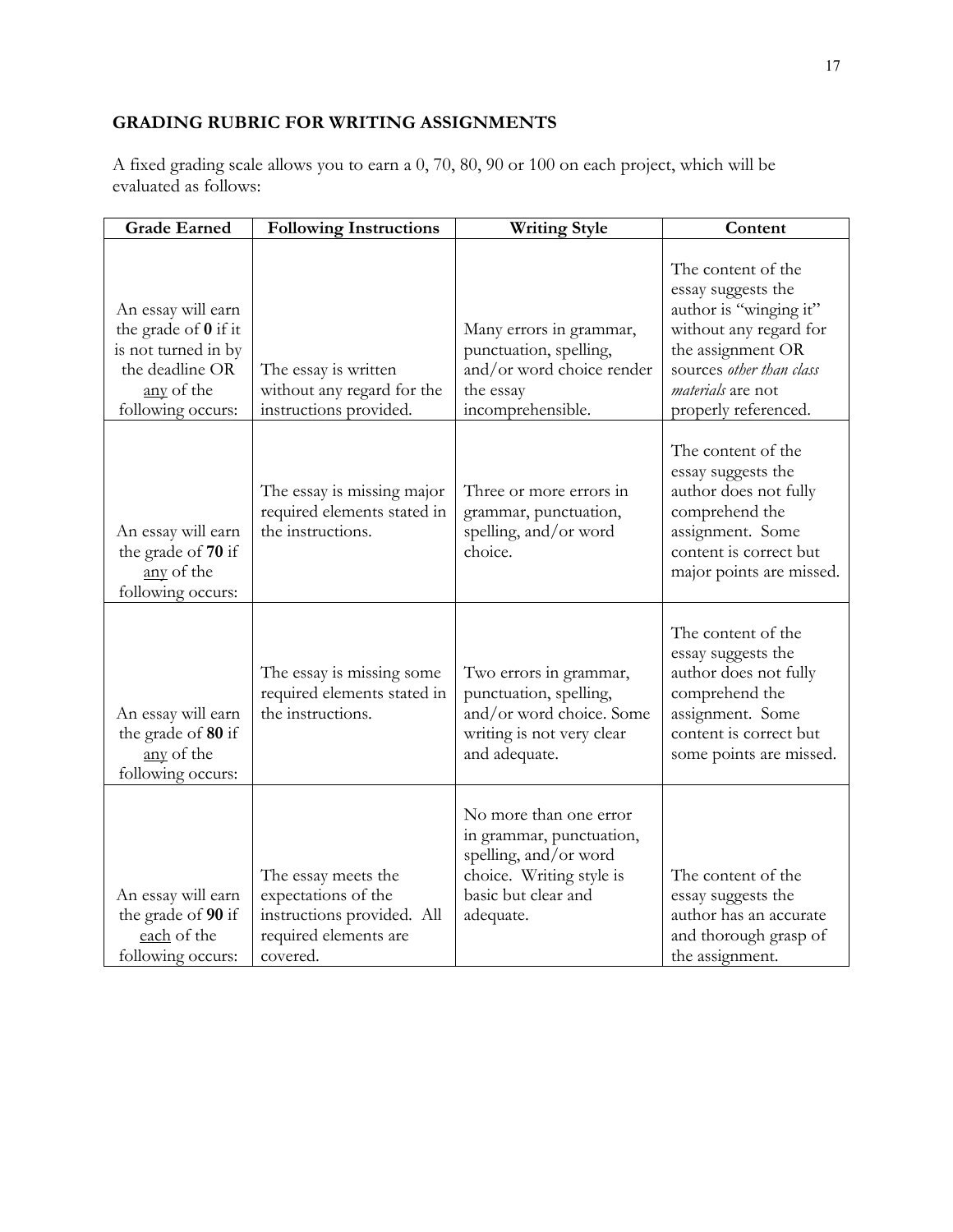| An essay will earn<br>the grade of 100 if<br>each of the<br>following occurs: | The essay exceeds the<br>expectations of the<br>instructions provided.<br>Required elements are not<br>only covered, but also<br>enhanced by additional<br>content drawn from class<br>discussions and well-<br>informed insights. | No errors in grammar,<br>punctuation, spelling,<br>and/or word choice.<br>Writing style is advanced<br>yet highly readable and<br>engaging. | The content of the<br>essay suggests the<br>author has an advanced<br>and applied<br>understanding of the<br>assignment. That is, the<br>author incorporates<br>topics covered in class<br>to enhance his/her<br>points in an original way<br>that exceeds<br>expectations. |
|-------------------------------------------------------------------------------|------------------------------------------------------------------------------------------------------------------------------------------------------------------------------------------------------------------------------------|---------------------------------------------------------------------------------------------------------------------------------------------|-----------------------------------------------------------------------------------------------------------------------------------------------------------------------------------------------------------------------------------------------------------------------------|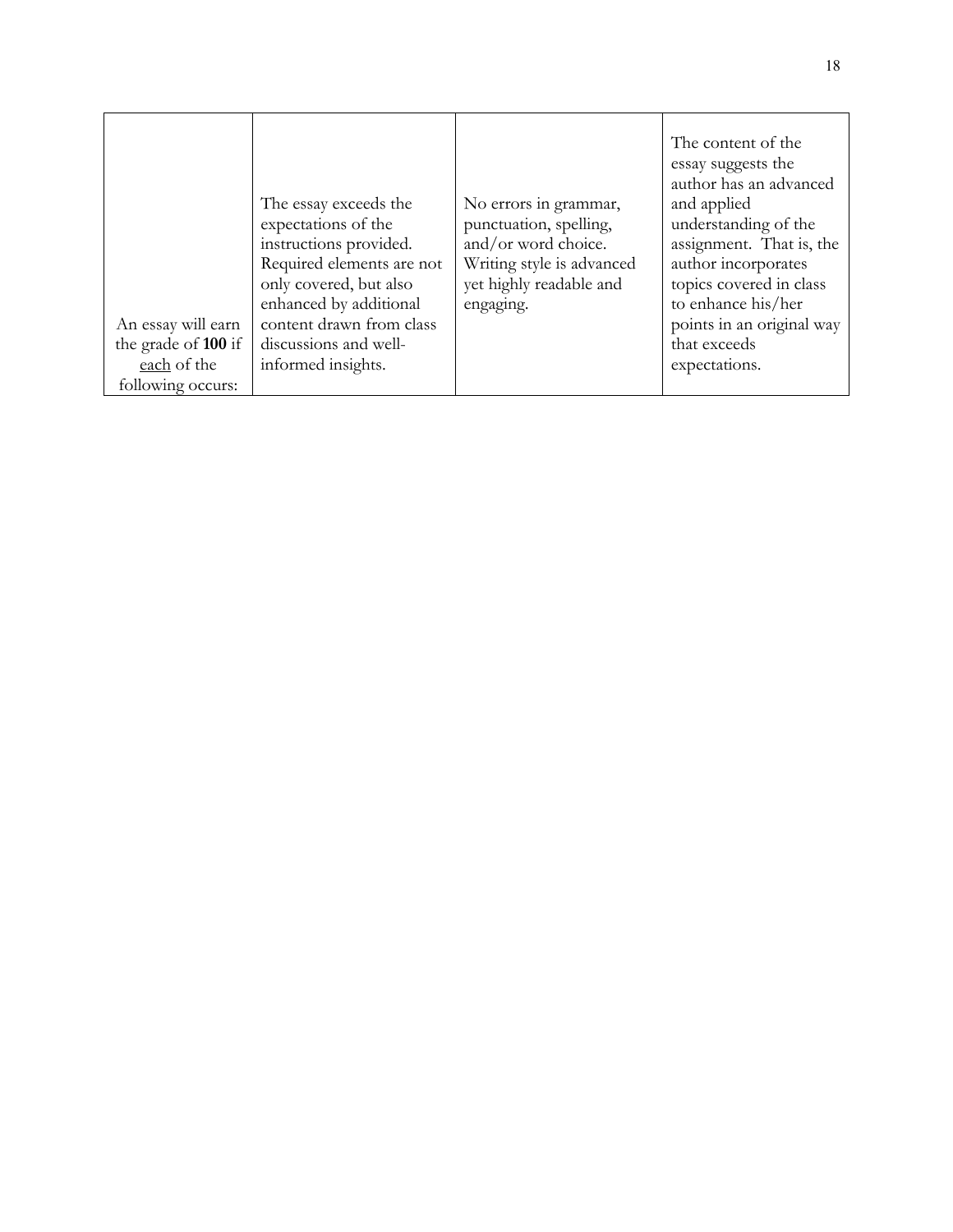### **GRADING RUBRIC FOR CASE STUDY**

|                                                                                                                                                                            | Superior<br>100                                                                                                                | <b>Excellent</b><br>90                                                                                                    | Good<br>80                                                                                                                                     | Fair<br>70                                                                                                                                 | Poor<br>$\bf{0}$                                                                                                                                           |
|----------------------------------------------------------------------------------------------------------------------------------------------------------------------------|--------------------------------------------------------------------------------------------------------------------------------|---------------------------------------------------------------------------------------------------------------------------|------------------------------------------------------------------------------------------------------------------------------------------------|--------------------------------------------------------------------------------------------------------------------------------------------|------------------------------------------------------------------------------------------------------------------------------------------------------------|
| Completeness                                                                                                                                                               | All required<br>components<br>incorporated<br>into<br>submission                                                               | Only 1<br>component not<br>incorporated                                                                                   | Two or more<br>components<br>not<br>incorporated                                                                                               | Up to half of<br>the required<br>components<br>not<br>incorporated                                                                         | More than half<br>of the required<br>components<br>not<br>incorporated                                                                                     |
| Thoroughness                                                                                                                                                               | Each topic is<br>treated very<br>thoroughly                                                                                    | Each topic is<br>treated<br>somewhat<br>thoroughly                                                                        | Only some<br>topics are<br>treated<br>somewhat<br>thoroughly                                                                                   | Some topics<br>are treated<br>somewhat<br>weakly                                                                                           | Each topic is<br>treated only<br>weakly                                                                                                                    |
| Readings<br>(Application of<br>case materials and<br>theories)                                                                                                             | Very clear that<br>readings and<br>theories were<br>understood<br>and<br>incorporated<br>well                                  | Clear that<br>readings and<br>theories were<br>understood and<br>incorporated<br>well                                     | Somewhat<br>unclear that<br>readings and<br>theories were<br>understood                                                                        | Submission has<br>questionable<br>relationship to<br>reading<br>material and<br>theories                                                   | No evidence<br>that readings or<br>theories were<br>incorporated                                                                                           |
| Accuracy and/or<br>quality of ideas                                                                                                                                        | Contains well-<br>developed<br>original ideas<br>and/or<br>precisely-<br>worded,<br>accurate<br>information                    | Contains<br>original ideas<br>and/or<br>accurate<br>information                                                           | Contains at<br>least some<br>original ideas<br>and/or some<br>accurate<br>information                                                          | Contains few<br>original ideas<br>or some<br>accurate<br>information                                                                       | Contains only<br>unoriginal ideas<br>and/or<br>inaccurate<br>information                                                                                   |
| <b>Surface features</b><br>Surface features<br>(e.g., formatting,<br>correct spelling,<br>grammar,<br>complete<br>sentences, and<br>appropriate<br>citation of<br>sources) | Controls very<br>well for surface<br>features (i.e.,<br>formatting,<br>spelling,<br>grammar,<br>typographical<br>errors, etc.) | Controls well<br>for surface<br>features (i.e.,<br>formatting,<br>spelling,<br>grammar,<br>typographical<br>errors, etc.) | Somewhat lax<br>in control of<br>surface features<br>( <i>i.e.</i> ,<br>formatting,<br>spelling,<br>grammar,<br>typographical<br>errors, etc.) | Very lax in<br>control of<br>surface features<br>( <i>i.e.</i> ,<br>formatting,<br>spelling,<br>grammar,<br>typographical<br>errors, etc.) | Lacks<br>acceptable<br>control of<br>surface features<br>( <i>i.e.</i> , numerous<br>distracting<br>flaws in<br>formatting,<br>spelling,<br>grammar, etc.) |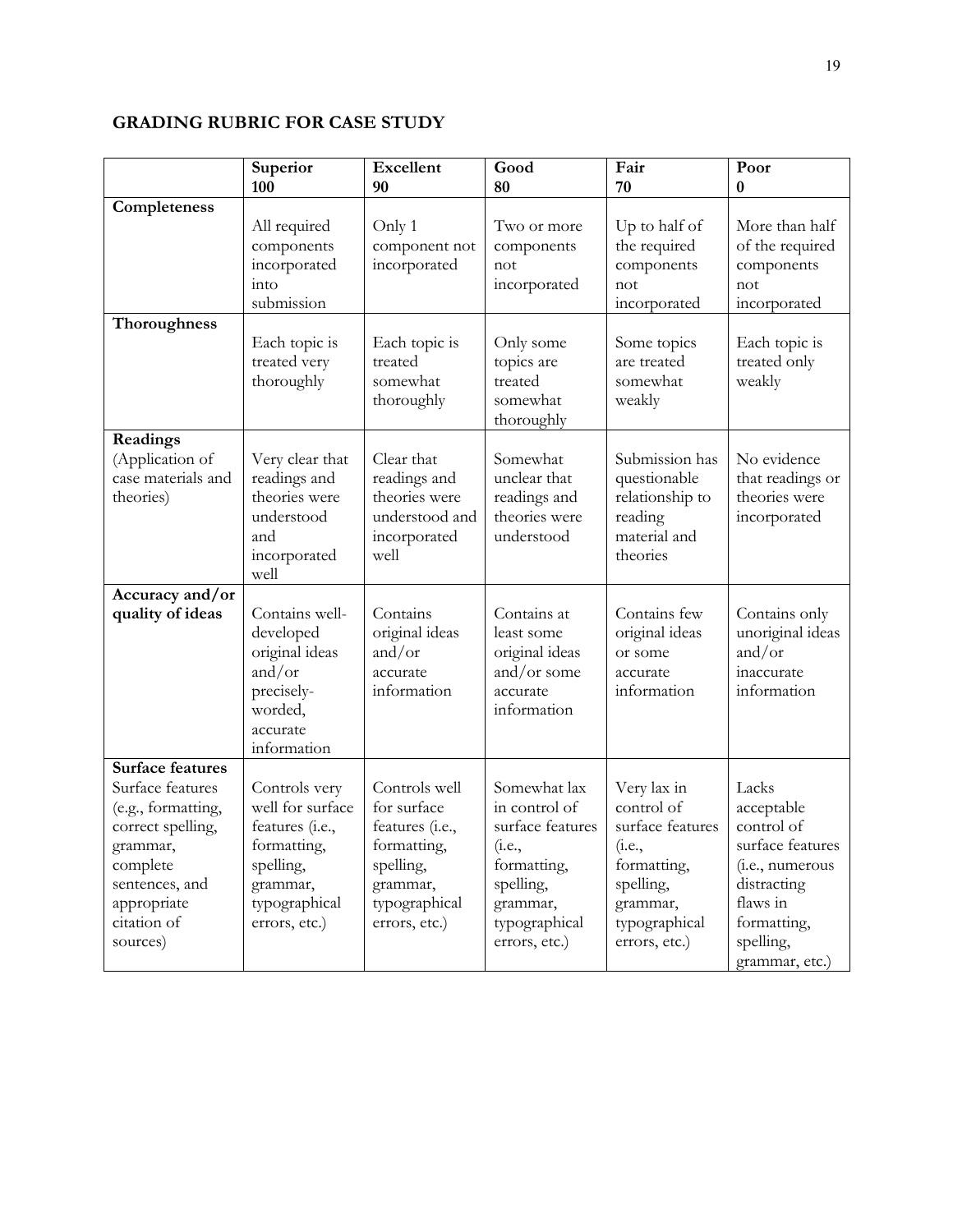| Criteria     | <b>Excellent</b>                                   | Proficient                               | <b>Basic</b>                                 | Inadequate                       |
|--------------|----------------------------------------------------|------------------------------------------|----------------------------------------------|----------------------------------|
|              | > 90                                               | 80-89                                    | 70-79                                        | $70$                             |
| Format       | • Typed & double-                                  | • Typed & double-                        | • Typed & double-                            | · Format errors or               |
| /Mechanics   | spaced                                             | spaced                                   | spaced                                       | handwritten                      |
|              | • Cover page, references                           | • Cover page, most                       | · No cover page,                             | • No cover page,                 |
|              | & page numbers                                     | references included &                    | references or page                           | references or page               |
|              | · Well-constructed                                 | page numbers                             | numbers                                      | numbers                          |
|              | sentences                                          | • Mostly well-                           | • Some poorly                                | • Numerous poorly                |
|              | • No grammar or                                    | constructed sentences                    | constructed sentences                        | constructed sentences            |
|              | typing/spelling errors                             | • Relatively free of                     | • Some grammar and                           | · Multiple grammar and           |
|              | • Outstanding                                      | grammar and                              | spelling/typing errors                       | spelling/typing errors           |
|              | design/layout/neatness                             | spelling/typing errors                   | $\bullet$ Poor                               | $\bullet$ Poor                   |
|              |                                                    | $\bullet$ Good                           | Design/layout/neatness                       | design/layout/neatness           |
|              |                                                    | design/layout/neatness                   |                                              |                                  |
| Structure/   | · Well-organized                                   | · Well-organized                         | • Some problems with                         | · Problems with                  |
| Organization | · Clear background,                                | · Clear background,                      | organization                                 | organization                     |
|              | planning, and                                      | planning, and                            | · Weak background,                           | · Insufficient                   |
|              | recommendations                                    | recommendations                          | planning, and                                | background, planning,            |
|              | · Ideas are developed in                           | · Ideas are developed                    | recommendations                              | and/or                           |
|              | a logical way                                      | · Some irrelevant or                     | • Ideas are somewhat                         | recommendations                  |
|              | • Relevant and concisely                           | redundant information                    | developed                                    | · Ideas are undeveloped          |
|              | written                                            |                                          | · Lacks precision                            |                                  |
| Research     | · Sound and appropriate                            | • Sound and appropriate                  | · Some problems with                         | • Problems with                  |
|              | research methods                                   | research methods                         | research methodology                         | research methodology             |
|              | · Sufficient primary and                           | · Sufficient primary and                 | • Some primary and                           | · Insufficient primary           |
|              | secondary information                              | secondary information                    | secondary information                        | and secondary                    |
|              | related to the issue                               | related to the issue                     | related to the issue                         | information related to           |
|              | $\bullet$ Every                                    | $\bullet$ Most                           | • Some                                       | the issue                        |
|              | recommendation is                                  | recommendations are                      | recommendations are                          | · Recommendations                |
|              | supported by research                              | supported by research                    | supported by research                        | have little research             |
|              |                                                    |                                          |                                              | support                          |
| Application  | · Evidence of reflection                           | · Evidence of concepts,                  | · Minimal evidence of                        | • No attempt to apply            |
|              | on and incorporation of                            | models, tactics, and<br>tools from class | concepts, models,<br>tactics, and tools from | concepts, models,                |
|              | concepts, models,                                  |                                          |                                              | tactics, or tools from           |
|              | tactics, and tools from<br>class discussions/texts | discussion/texts                         | class discussion/texts                       | readings or class<br>discussions |
|              |                                                    |                                          |                                              |                                  |
| Creativity   | • A unique or creative                             | • A unique or creative                   | • Lack of uniqueness                         | • No evidence of                 |
|              | approach is used                                   | approach is used                         | and creativity                               | uniqueness or creativity         |
|              | · Ideas are original,                              | · Ideas are original and                 | · Some ideas are                             | · No original ideas              |
|              | interesting, and                                   | interesting                              | original                                     |                                  |
|              | engaging                                           |                                          |                                              |                                  |
|              | • Content beyond what                              | · Did all that was                       | · Did most of what was                       | · Did not fulfill                |
| Completeness | was required                                       | required                                 | required                                     | requirements                     |
| /Accuracy    | · Specific information                             | • Accurately presented                   | • Accurately presented                       | • Understanding of facts         |
|              | and examples used to                               | facts and concepts                       | most facts and concepts                      | or concepts inconsistent         |
|              | support points                                     |                                          |                                              | or inaccurate                    |
|              |                                                    |                                          |                                              |                                  |

#### **GRADING RUBRIC FOR THE CAMPAIGN PLAN BOOK**